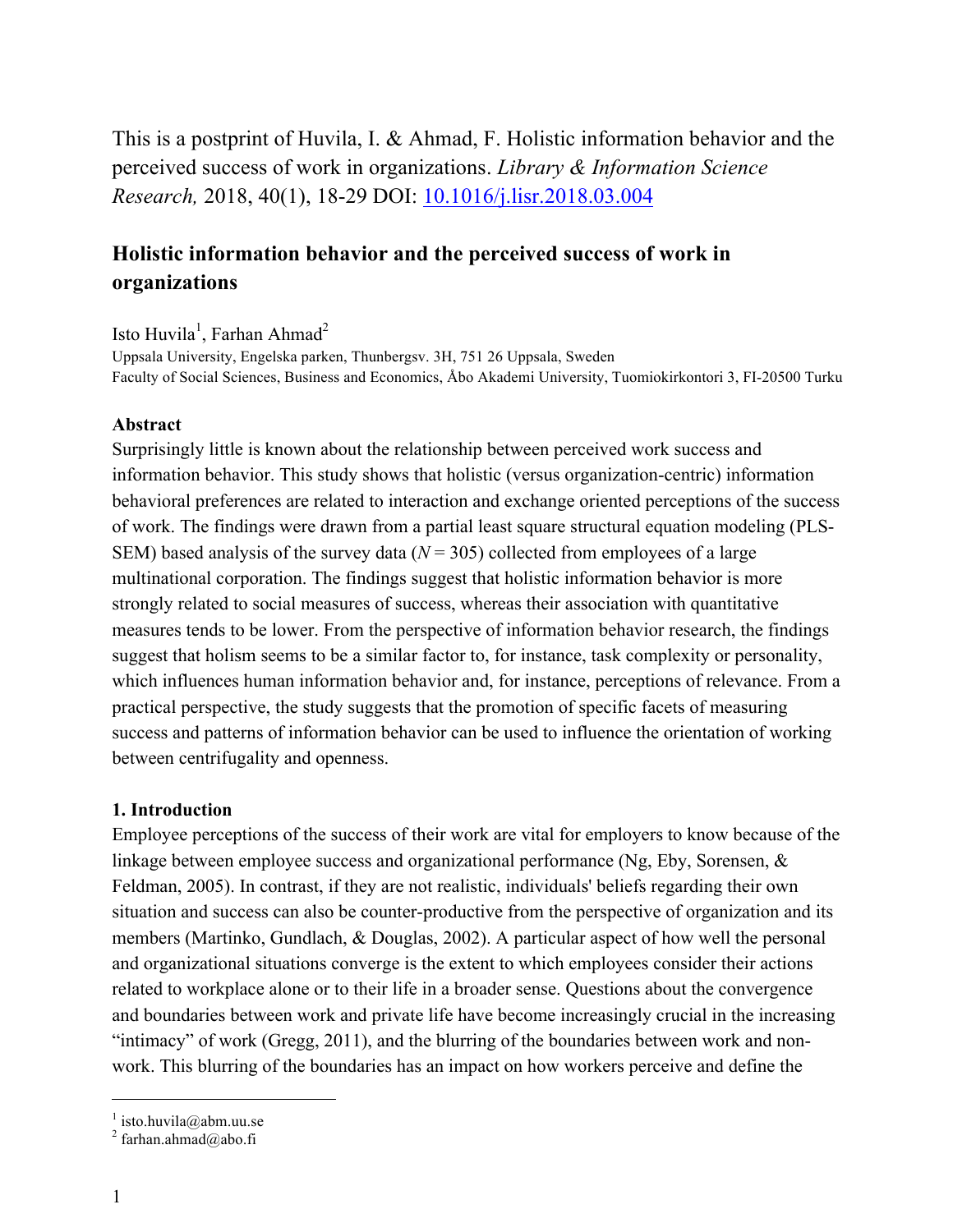success of their undertakings and also has implications for information behavior (IB) when professional and non-professional information practices converge together with work and nonwork, presumably, forming new constellations of professional, non-professional and holistic, combining both information behavioral preferences.

### **2. Problem statement**

Even if earlier information science research has unfolded the complex relations of professional and non-professional information spheres (Case  $\&$  Given, 2016), there is relatively little research on the perceptions of success and IB (Huvila, 2010), especially in relation to the convergence (and lack of it) of work-specific and lifeworld-wide behaviors. From a workplace perspective, this is striking, considering the critical importance of an effective exploitation of information and knowledge for organizational performance (Huotari & Wilson, 2001) and the link between individual informational behaviors, values and norms, and organizational performance (Abrahamson & Goodman-Delahunty, 2013; Bergeron et al., 2007; Choo, 1996; Ginman, 1988). From an individual perspective, the question is equally central considering the linkage of IB and well-being (Heinström, Huvila, Widén, & Ahmad, 2014; Widén-Wulff et al., 2008). The problem is that without a a proper understanding of how success perceptions that inevitably guide IBs and information behavioral preferences are interrelated, a major driver of how and why people interact with information is being disregarded. In a situation where the configurations of work and non-work are changing, a better understanding of the links between holistic and professionally oriented information-behavioral preferences and success perceptions help to make sense of making (and not making) a difference between workplace information and nonworkplace information, and consequently, of the informational dimension of the tension between the lifeworlds of individual employees and their organizations, and its consequences in a workplace.

#### **3. Literature review**

#### *3.1 Perceived success*

There is a relative abundance of earlier research relating to work success, especially in relation to personal and career success, motivation, and factors that employees and entrepreneurs link to their successes and failures (Benzing, Chu, & Kara, 2009; Erickson, Martinengo, & Hill, 2010). Much of the research has focused on the level of perceived success. Gender differences in perceived success is a classic question in this line of research (Dann, 1995; Orser & Dyke, 2005). Judge and colleagues have argued that integrative approaches would perform better than individual traits-based approaches (Judge, 2009; Judge & Hurst, 2008). In contrast to the investigations of career success (and failure), there is considerably less literature that focuses on the characteristics of career success as an issue that would take both self-experienced and social aspects into account (Dann, 1995; Heslin, 2005). Similar tendencies can be observed in the literature on work success in general. It has been common to contrast subjective and objective (Heslin, 2003), internal and external (Gerber, 2002; Porac, Nottenburg, & Eggert, 1981), and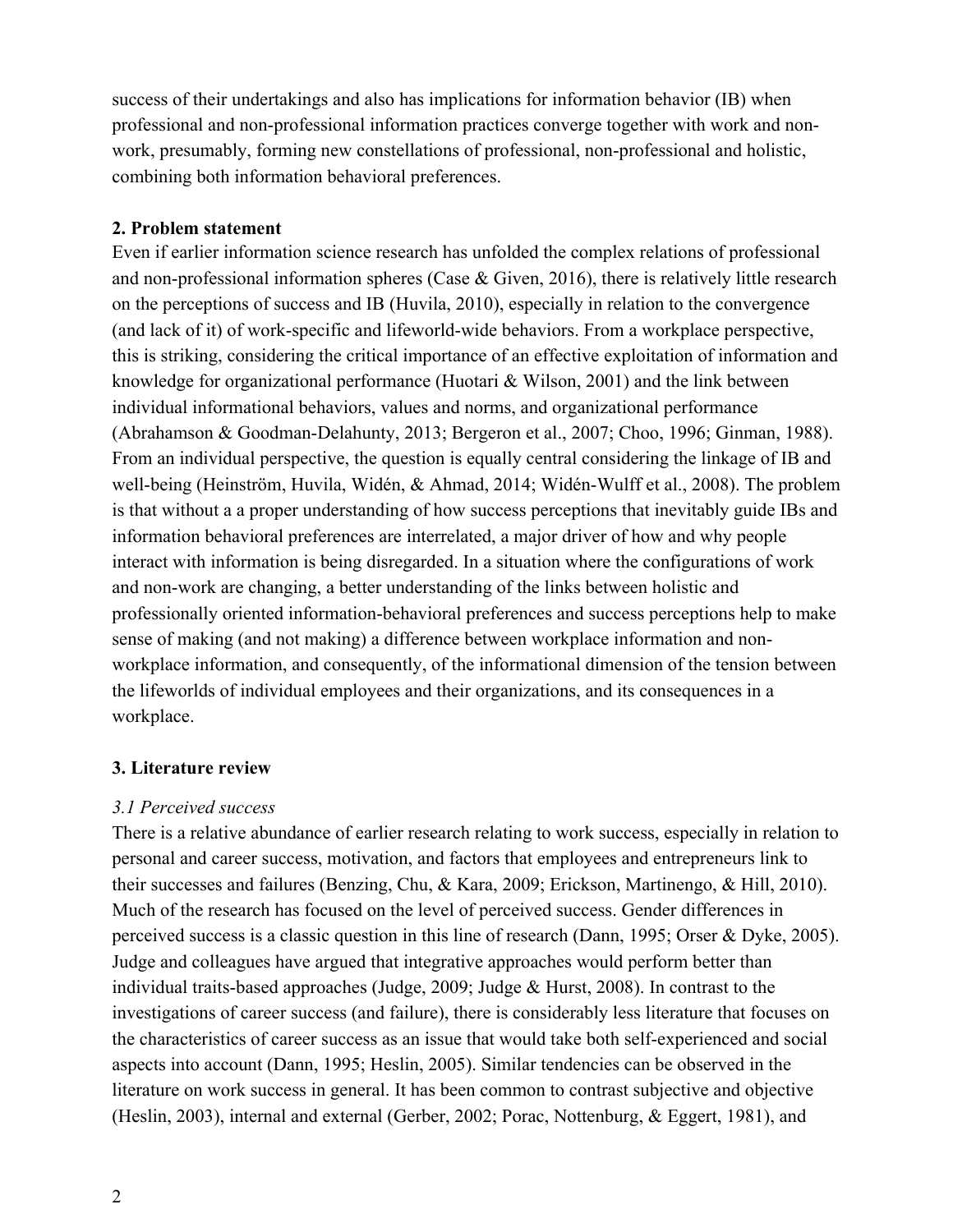economic and non-economic dimensions of success and use them as a starting point for studying the issue (Cooper & Artz, 1995). The problem with commonly used (to an extent) objective measures (e.g., salary and promotions) is that they are influenced by multiple factors and may not necessarily correlate with the level of success experienced by an individual. Subjective measures tend to be similarly biased. They are dependent on individual assumptions of the organization of work. Further, people tend to compare their achievements to their personal goals instead of juxtaposing their performance with the achievements of others (Heslin, 2003). In spite of their evident shortcomings, salary and promotions are typically the most commonly used measures of success (Heslin, 2003). The variation in the popularity of subjective measures is greater. Multiple studies have used the Greenhaus, Parasuraman, and Wormley (1990) Career Satisfaction Scale (Boudreau, Boswell, & Judge, 2001; Heslin, 2003; Judge, Heller, & Mount, 2002). Others, including Peluchette and Jeanquart (2000) and Walker and Brown (2004) have developed alternative instruments with slightly different emphases. In contrast to trait-based measures, Judge (2009) has argued for an approach based on core self-evaluations (self-esteem, locus of control, generalized self-efficacy, and [low] neuroticism, i.e., high emotional stability). His findings show that people with higher core self-evaluations are more successful in their careers and more satisfied in their jobs.

The research carried out in small- and medium-sized enterprises has special relevance from the perspective of a general notion of work success, because in smaller organizations, organizational goals can be assumed to be more closely aligned with the personal preferences of the entrepreneurs (Walker & Brown, 2004). From a business performance point of view, Hudson, Smart and Bourne (2001) identified performance-to-quality ratio, time, flexibility, finance, customer satisfaction and human resources as critical dimensions of work success. In another study, Orser and Dyke (2005) investigated Canadian business owners and corporate managers' perceived success based on a definition reminiscent of that of Walker and Brown (2004) and Hudson, Smart and Bourne (2001) in its breadth. The survey on corporate managers was based on success criteria incorporating the factors of working with competent people, financial security, employment flexibility, supportive workplace culture, and opportunities to participate in community activities. The second survey, conducted with small business owners, incorporated questions on company profitability, product and service quality, operating performance, and market acceptance.

The most common factors that have been related to different perceptions of success are personality, gender, education, mentoring relationships, and career tactics (Heslin, 2003), even if not all of these factors, like personality, necessarily have an enduring impact on work satisfaction or quantitative indicators of work success such as income (Sutin, Costa, Miech, & Eaton, 2009). Furnham, Trickey, and Hyde (2012) found that personality disorders are related to work success and failure. In a qualitative investigation of male and female managers, Sturges (1999) identified seven internal (accomplishment, achievement, enjoyment, integrity, balance, personal recognition and influence) and two external (grade and reward) success criteria. Parker and Chusmir (1992)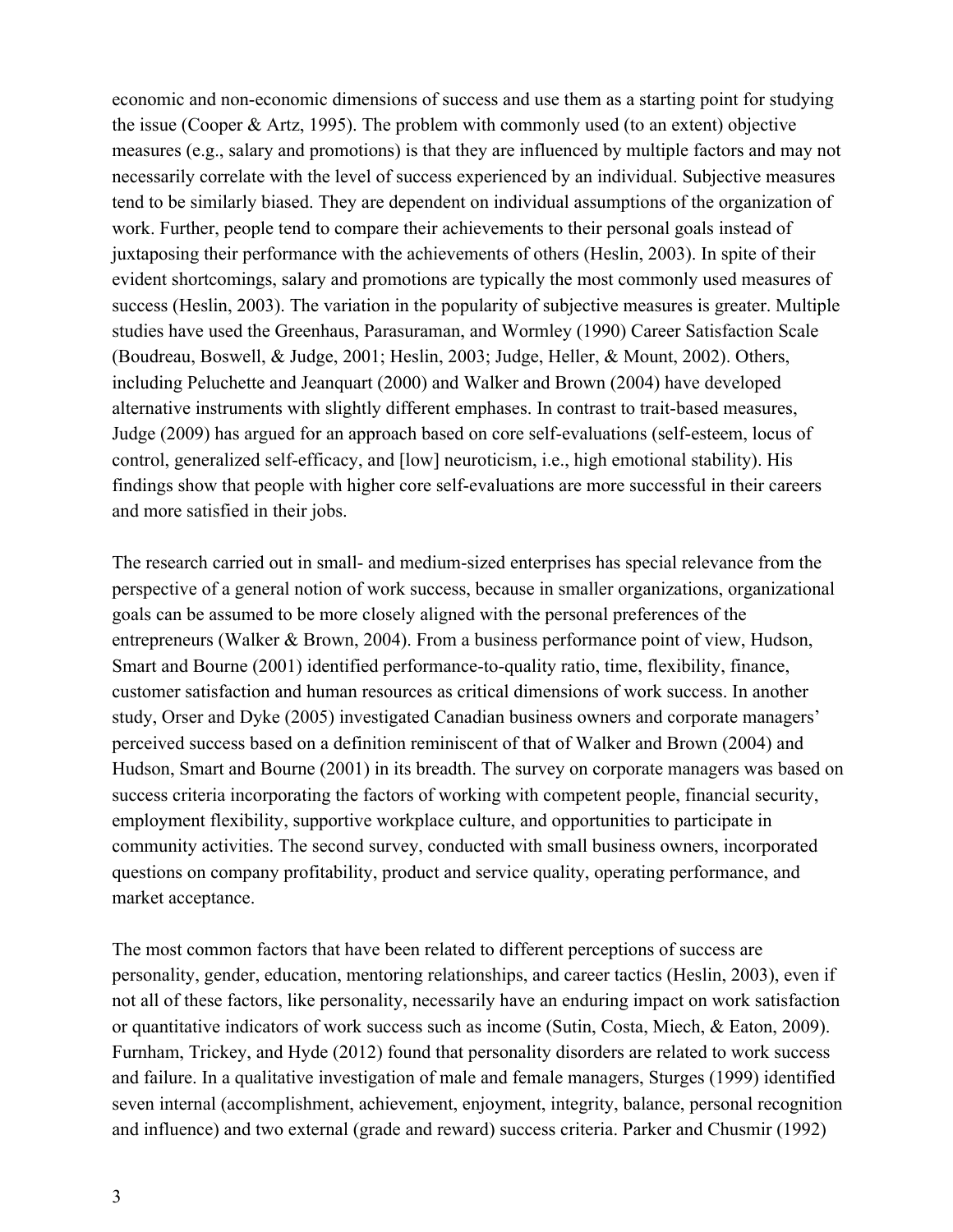studied six different success measures and their importance for female and male managers. In the findings, personal fulfillment and security seemed to be more important to females than males. Among non-managers, women put more emphasis on family relations and personal fulfillment, whereas males were more inclined to appreciate status and wealth. According to the findings of Fenwick and Hutton (2000) women's success perceptions were broader than business success (i.e, profit, size and growth). The participants in their study referred to issues such as personal sense of satisfaction, children, and reputation, and commented explicitly on the secondary importance of economic rewards. The findings of Justo, De Castro, Coduras, and Cruz (2006) were similar to those of Fenwick and Hutton (2000).

#### *3.2 Information behavior and success*

Earlier information studies research has unfolded the complexity and situatedness of human IB and information practices. As a factor influencing the totality of human pursuits, it has been relatively recently picked up by several neighboring disciplines even if the proposed approaches sometimes lack a certain sophistication (Browne, Cheung, Heinzl, & Riedl, 2017; Case & Given, 2016). Both individual and contextual factors influence how information is sought, shared, managed and used (Case & Given, 2016) and as Krampen (2011) suggests, it is rather apparent that there is no one and only professional, or any other, information-seeking behavior. Demographic factors, such as age and gender, technology experience, domain knowledge, and cognitive abilities and styles have been found to affect IB (O'Brien, Dickinson, & Askin, 2017). Other researchers have shown that different cognitive styles have influence on information searching (Bak & Meyer, 2011; Bowen, Ferguson, Lehmann, & Rohde, 2003; Goodale et al., 2014). The preference between two major patterns of interacting with information, broader (including browsing and scanning, passive monitoring and incidental acquisition, Bates, 2002) and focused modes of information seeking have been suggested to depend on many factors. Heinström (2006a) found that with graduate students, personal traits were a more powerful predictor of their approach than study discipline. Orientation towards breadth or specificity can also be influenced by, for instance, time (Wilkinson, Reader, & Payne, 2012), the task at hand and its complexity (Byström, 2000), as well as the situation and other contextual factors. Byström (1999) found that an increased task complexity pushed people to use people as information sources, but was not related to the use of external information. Focused information seeking manifests often in targeted searching, whereas broad IB may include preference for browsing and serendipitous discoveries.

Heinström (2005) identified three information-seeking styles: fast surfing (speed), broad scanning (wide and thorough information seeking) and deep diving (high effort and focus on quality). Further, their information seeking approaches could be divided into three categories: deep*,*  surface, and strategic. A combination of deep and strategic approaches was likely to be related to deep diving, whereas surface strategy tended to relate to fast surfing (Heinström, 2006b). Traces of similar orientations have been found also in other studies (Foster & Urquhart, 2012). Fast surfing was related to neuroticism, cautiousness (a low level of openness to experience) and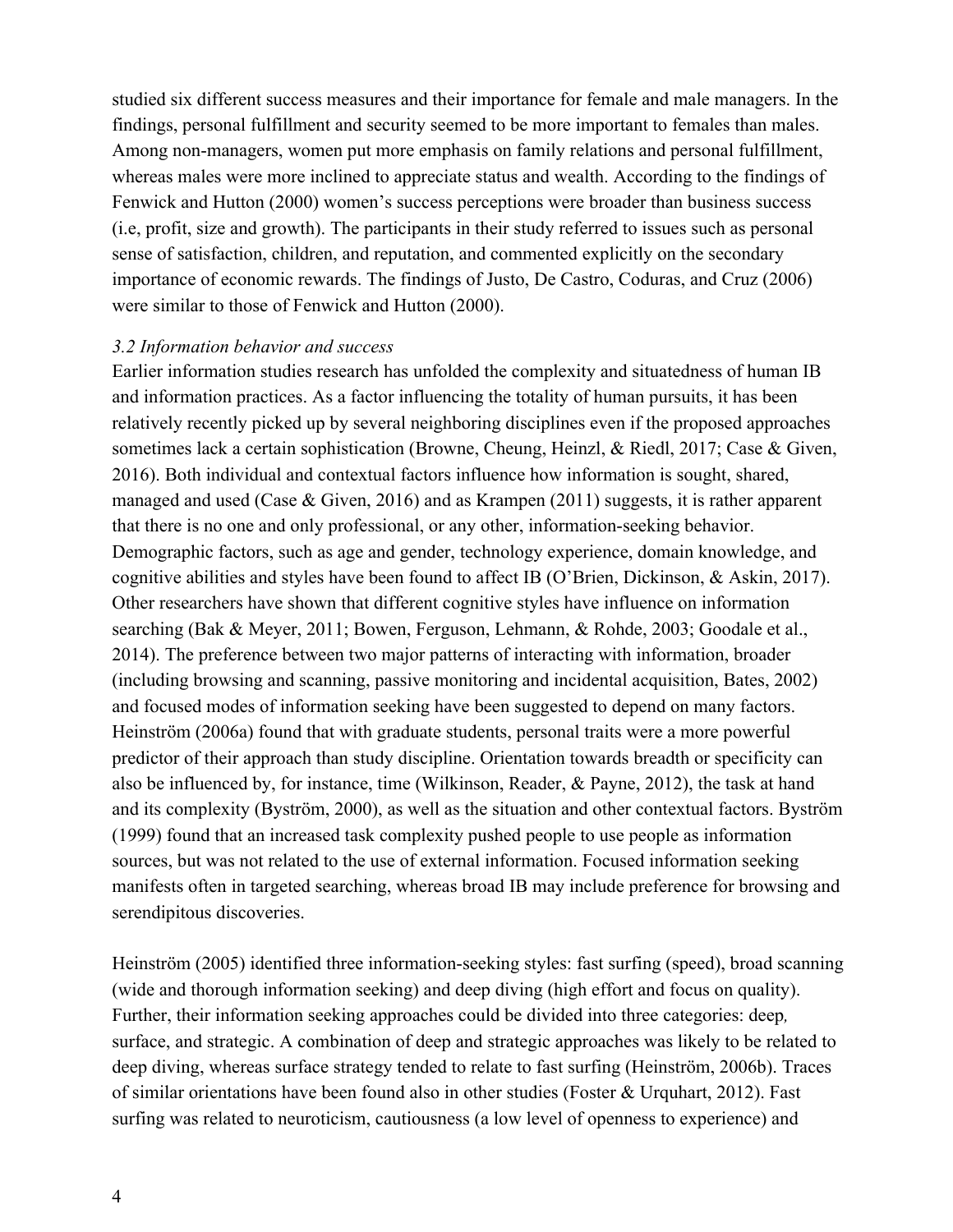carelessness (low conscientiousness), broad scanning to an extroverted and competitive (low agreeableness) personality with high openness to experience, and deep diving to high openness to experience (Heinström, 2005). Information flaneur, a concept introduced by Dörk, Carpendale, and Williamson (2011) to describe an information seeker that combines exploration and immersion, and is capable of exploiting the interrelatedness of information activities in a lifeworld, appears to be situated somewhere between broad scanners and deep divers. As a whole, it has been suggested that broader forms of IBs, such as browsing and information foraging, are closer to natural general human behavior (Bates, 2002; O´Connor, Copeland, & Kearns, 2003; Pirolli & Card, 1999) than targeted searching.

In addition to the complexity of information activities, another tenet of information research (which is not, however, always well reflected in study designs) is that information practices and information work never take place in isolation and they are seldom the only or principal pursuits of their perpetrators (Huvila, Lloyd, Budd, Palmer, & Toms, 2016). Even focused information activities are situated in lifeworld-wide "information worlds" (Jaeger & Burnett, 2010) or as Blandford and Attfield (2010) argue, are a part of an information journey within which information can support specific or broader activities. Similarly, even if it has been common to conduct research either on professional or everyday life (i.e., non-professional) information seeking (ELIS) and behavior (keeping to the "myth of separate worlds" of work and non-work, Kanter, 1977), it is apparent that such a distinction is highly artificial as work is a part of the everyday life (Huotari & Chatman, 2001; Jaeger & Burnett, 2010; Johnson, 2003) and workrelated IB is often influenced by and intertwined with non-professional informational activities (e.g., Dankasa, 2016; Ferran-Ferrer, Minguillón, & Pérez-Montoro, 2013; Huvila, 2013b). Huotari and Chatman (2001) have conceptualized organizations as "small worlds" (Chatman, 1991) and emphasized that "individuals must connect with each other and also go outside the organization to other organizations and individuals to create value" (Huotari & Chatman, 2001, p. 363). The proliferation during recent decades of flexible and mobile working, catalyzed by the emergence of digital technologies and nearly ubiquitous connectivity has intensified the evaporation of the boundaries between work and other aspects of life (Gregg, 2011). In contrast to typical family-oriented work-life, this shift has emphasized the need to highlight organizational perspectives in the work-life balance (Valcour & Hunter, 2005) that are also rare in the field of information studies. The convergence of work and non-work related to IB does not mean, however, that workplace and non-workplace would not be distinct contexts with their specific repercussions for information activities (Ferran-Ferrer et al., 2013; Widén, Steinerová, & Voisey, 2014). Instead of making a clear division between individual contexts, it seems plausible to suggest that, from an individuals' perspective, IB(s) reside on a scale from narrow and small world-oriented to broad, holistic lifeworld-wide ones. The present study suggests that this latter type of holistic information behavior cuts across contexts, is based on a broad exploitation of information from different contexts, and aims at general impact in terms of general understanding and self-development in the context of life-world rather than an individual task.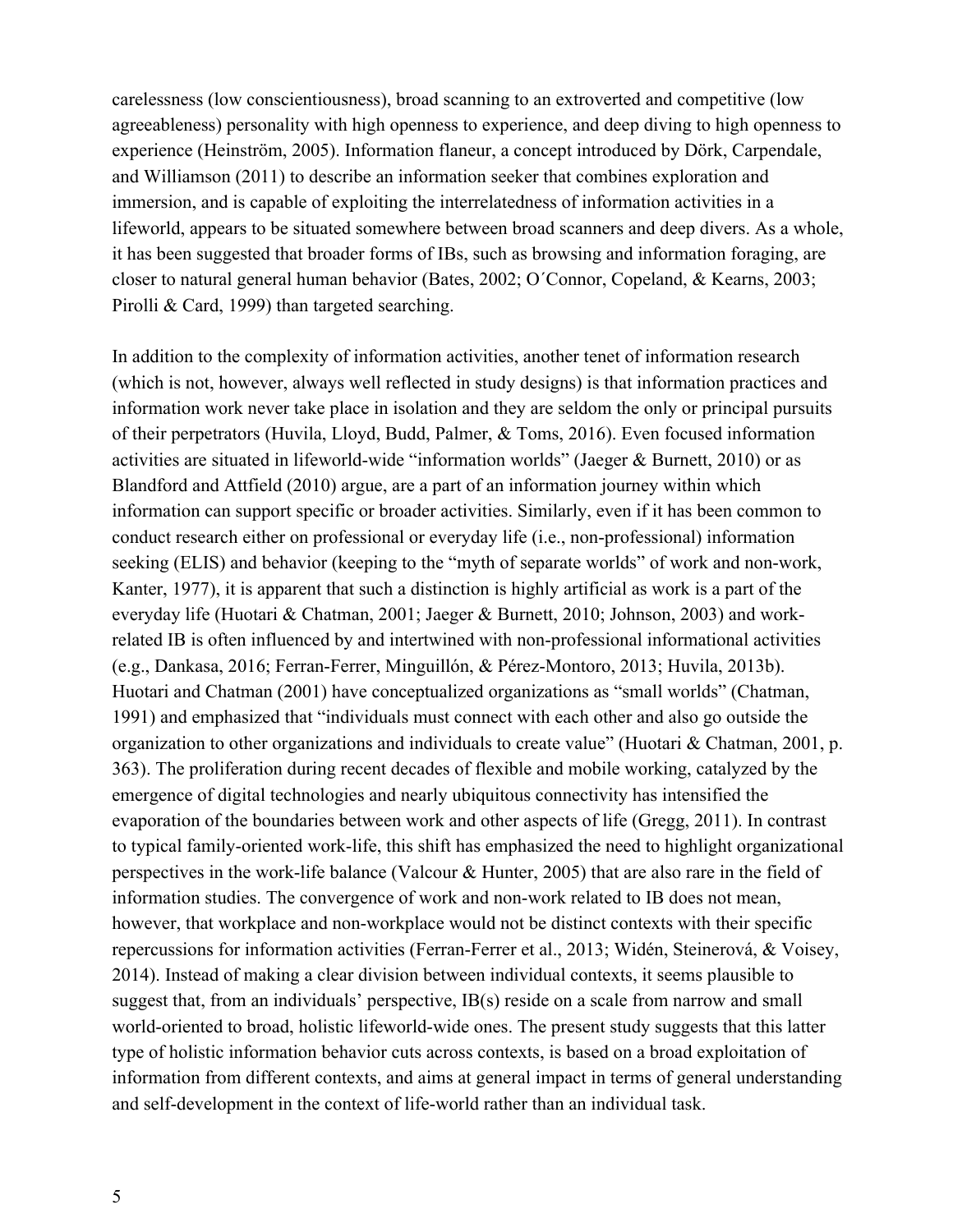The rudimentary idea of the difference between broad and narrow context-specific information seeking can be found in several earlier models of IB. Many of the classical and newer models focus either on task- and context-specific (Bronstein, 2007; Ellis, 1993; Kuhlthau, 1993; Meho & Tibbo, 2003; Rhee, 2012; Robson & Robinson, 2013; Wilson, 1997) or broader (Dervin, 1998; Pirolli & Card, 1999; Savolainen, 1995; Spink, 2010) types of IB, and in a narrower sense, in several of the seeking oriented models (including those of Belkin, Oddy, & Brooks, 1982; Foster, 2004; and Kuhlthau, 1993), the information seeking workflows incorporate broader orientation and focused consolidation phases. Liu (2017) links together these two broad approaches of taskbased short-term (for solving the task-in-hand) and sense-making oriented long-term (for augmenting one's knowledge base) information seeking and suggests that supply and demand could be used to explain IB in both cases. Work on collaborative information seeking similarly provides clues as to how shifts from acquiring information alone and together with other people can be linked to the problem-in-hand and its complexity (Karunakaran, Reddy, & Spence, 2013; Reddy & Jansen, 2008).

However, instead of explaining variation in orientation to IB across contexts, much of the earlier model-building tends to be focused on explaining differences in information seeking for distinct purposes and in relation to specific tasks (whether focused tasks-in-hand or general orientation). Several of the existing models acknowledge the significance of contextuality (Agarwal, 2017), but there is both a lack of consensus on what context is (Beyene & Byström, 2017) and an inclination to conceptualize context as something highly unique to a given situation and, even at the same time, as a fairly unspecified external setting of a studied information activity, a perspective that has been criticized for some time (Burnett & Erdelez, 2010; Talja, Keso,  $\&$ Pietiläinen, 1999). This applies also to collaborative information seeking research, which otherwise addresses the gap between the individual and social aspects of seeking information. An apparent problem is, as Karunakaran et al. (2013) note, that collaborative information seeking research has had difficulties in defining the scope of collaboration (i.e., the size of the collaborative contexts, such as groups and teams). In addition, from the perspective of holism, collaborative information seeking tends to have a similarly narrow focus on tasks and specific situations than much of the earlier research on individual IB.

Cross-contextuality has been studied in conjunction with personal information management, information sharing, information practices and use, information literacy and boundary-related research (Capra, Khanova, & Ramdeen, 2013; Huvila, 2013a; Huvila et al. 2017 ; Lloyd, 2006; Meum & Ellingsen, 2011; Simard & Rice, 2006), but it has been fairly uncommon to study the information practices of same individuals across different contexts. There are some exceptions and, for instance, studies like the investigation of differences between the use of private and professional email accounts by Capra et al. (2013) provide evidence of how individual preferences and behavioral patterns can carry over contextual boundaries. The expanding corpus of literature on mobile and social media related work and information practices (Allen & Shoard, 2005; Burford & Park, 2014; Gregg, 2011; Huvila, 2013a) does also provide glimpses of holistic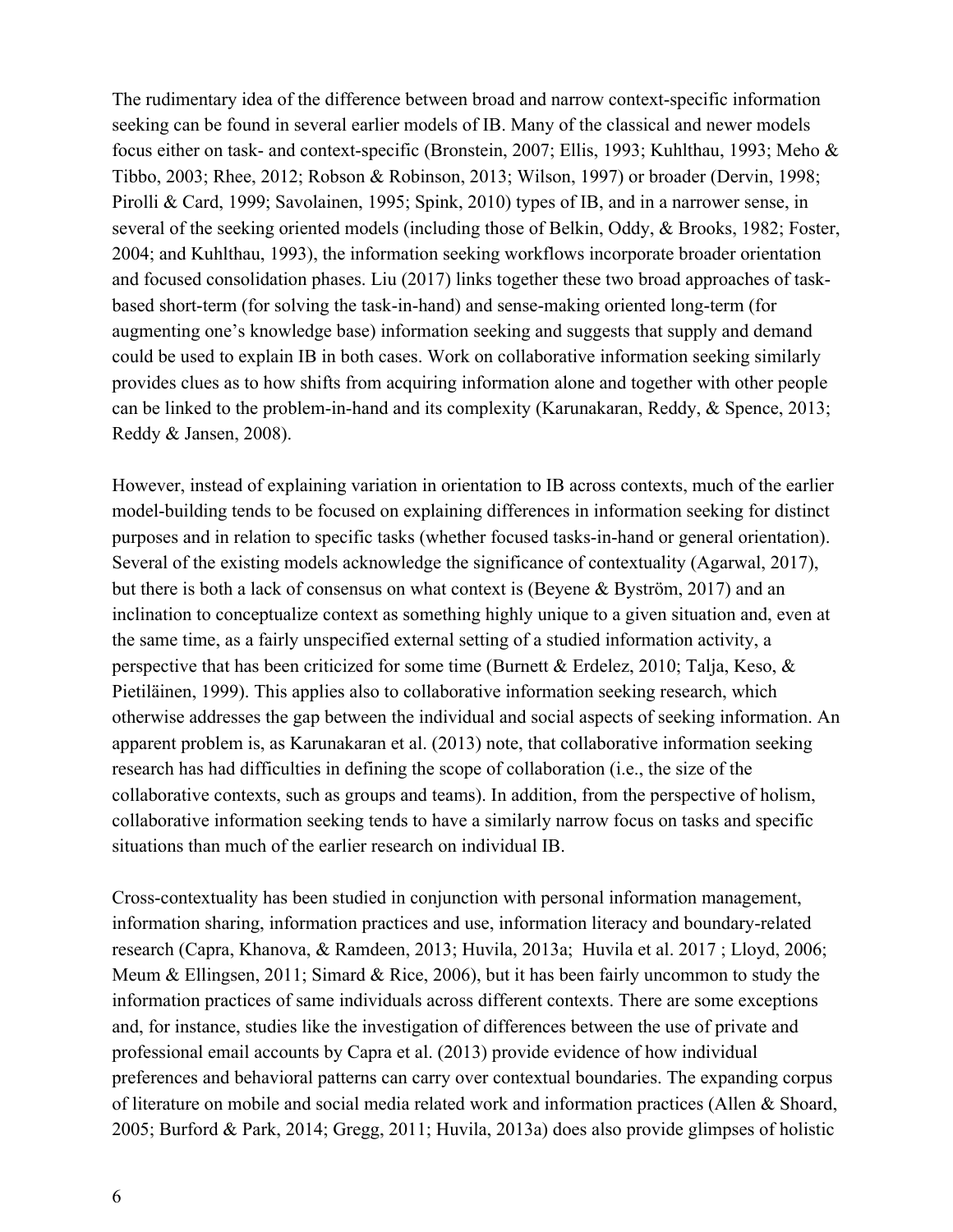and aholistic tendencies in individuals' informational preferences.

On the level of concepts, it seems that Heinström's (2005) notion of broad scanning comes perhaps closest to the idea of holistic IB even if it is a presented as a style of searching information rather than, as proposed here, a broader information behavioral trait. However, in spite of their differences, it seems plausible that, on a general level, the both are linked to the kind of broad behavioral eclecticism represented also by holistic learning styles (Foster & Urquhart, 2012) and, for instance, Foster's holism and nomadic thought (2004).

The proposition of the significance of holistic IB is substantiated further by findings from earlier research in information cultures. Earlier research has established that positive information culture supports business performance and success (e.g., Choo, Bergeron, Detlor, & Heaton, 2008; Ginman, 1988; Widén-Wulff, 2001) and that efficacious informational and social behaviors, values and norms are linked to each other (Widén-Wulff & Ginman, 2004). Also, the earlier research on social capital proposing that the emphasis of relational social capital (characterized by flexible structures and strategies) leads to centrifugal social opportunities and information practices while structural (firm and solid relations and structures) lead to integrative social opportunities and intensive and introverted information practices (Widén-Wulff et al., 2008) provides additional indications of the relevance of holistic IB. Whereas, in general, higher levels of social capital have been linked to increased information sharing, knowledge acquisition and innovation (Martinez-Canas, Saez-Martinez, & Ruiz-Palomino, 2012; Mura, Lettieri, Radaelli, & Spiller, 2013; Widén-Wulff & Ginman, 2004), there is contradictory evidence on how social engagement in a particular group corresponds with engagement in other groups and in society at large (e.g., Huvila, Holmberg, Ek, & Widén-Wulff, 2010; Molyneux, Vasudevan, & Gil de Zúñiga, 2015). It seems that moderate levels of centrifugality and centripedality lead to the best results, or as Di Vincenzo, Hemphälä, Magnusson, & Mascia (2012) note, intermediate levels of structural holes in social networks (i.e., non-redundancy and heterogeneity of contacts) maximize learning. As Choo (2016) suggests in his congruence hypothesis, it is also probable that the alignment of the mission, strategy, and criteria for success for an organization and its information culture has an impact on its effectiveness. At the extremes, a strong presence of structural forms of social capital can lead to confinement in (using the term of Chatman, 1999) a life in the round and impoverishment of information world (Buchanan & Tuckerman, 2016). Many different reasons from stigmatization, marginalization, feelings of belonging, trust and lack of it, and experiences of vulnerability may contribute to the dominance of structural, bonding type of social capital (Ahmad & Widén, 2015; Hall & Widén-Wulff, 2008; Veinot, 2010; Widén-Wulff et al., 2008).

In summary, earlier research shows that information behavior is a complex phenomenon. Multiple studies provide evidence of the impact and often positive effects of cross-contextual information activities but, as a whole, earlier research and existing models of information behavior do not account specifically for the impact of holistic versus narrow approaches to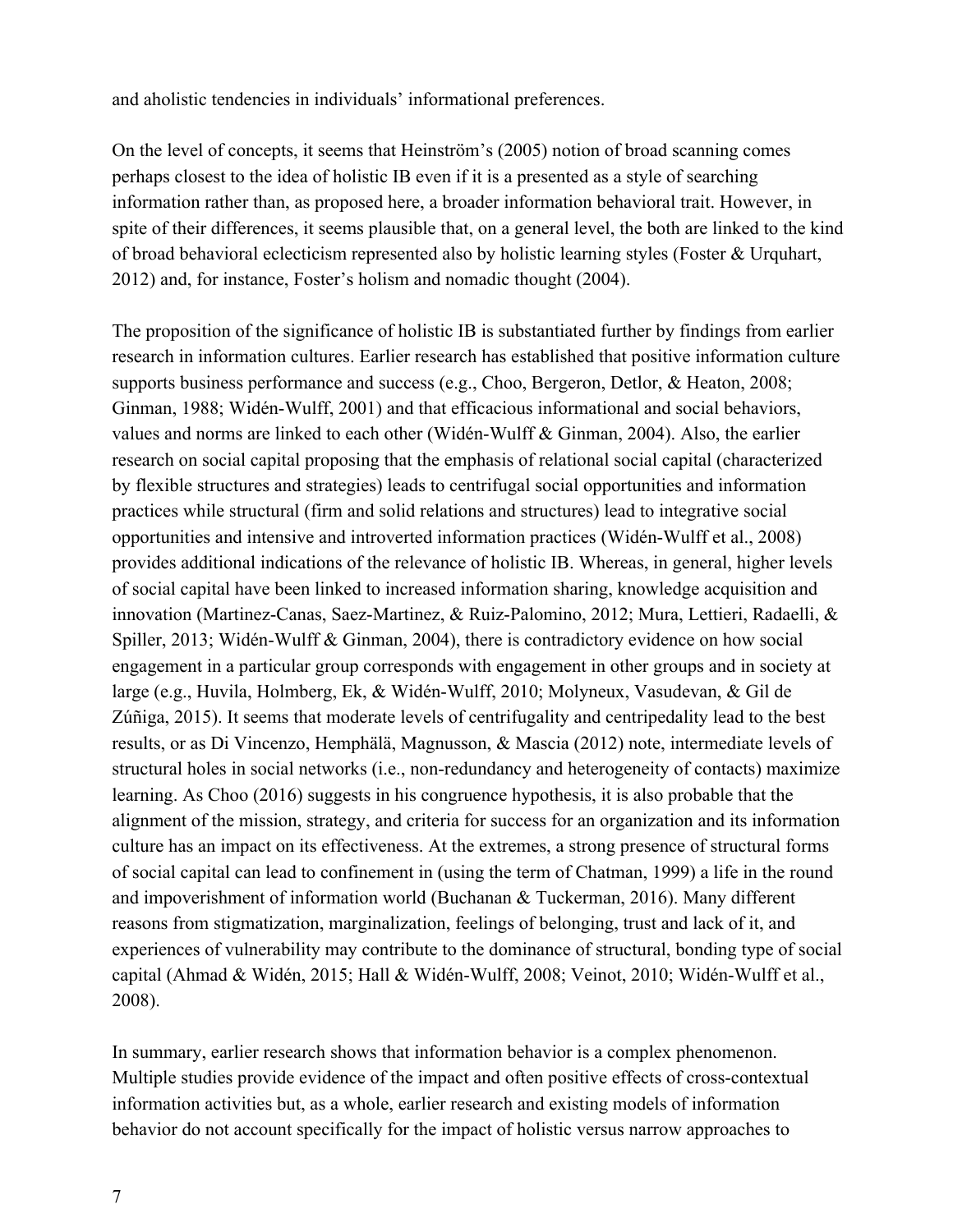information.

# *3.3 Hypothesis development*

Huvila (2010) has studied how corporate finance professionals' preferences with respect to information sources are related to their perceptions of success. He found that preference for specific information sources is related to particular measures of success. For example, market information and commissioned reports were considered to be useful when the profits of an organization were a key success measure for a respondent. The perceived importance of statistical information was related to measuring success in terms of short-term organizational outcomes. Conferences seemed to function as a useful information source that contribute to personal performance and effectiveness of work, for increasing personal influence and functioning as a venue of obtaining feedback. Professional journals were considered as a similarly versatile source of information that correlated with the quality of work, personal and organizational efficiency, and personal influence. From the perspective of this study, the most interesting findings were that browsing and the use of online financial news services, courses, and memos was related to how well private life and work are reconciled, and that in general, information sources that suggest an extensive IB (browsing, contacts, professional journals, conferences) tended to be correlated with personal rather than external measures of success.

On the basis of the earlier literature reviewed above, holistic information behavioral preferences can be presumed to be related to how individuals perceive their work success. Firstly, the breadth versus narrowness of information seeking styles and how they are linked to differences in how individuals manage and seek information (Heinström, 2006b) suggest that breadth versus narrowness of information behavioral orientation may have implications to other preferences as well. Secondly, on the basis of the findings of Huvila (2010) that preferred information sources and success measures are related, it seems plausible to assume that also information behavioral orientation might be similarly linked.

Hypothesis1. Holistic information behavior positively influences perceived success.

# **4. Methodology**

### *4.1 Data*

The data for this study was collected through a survey conducted in 2015 in a multinational organization that has operations in more than 50 countries around the world. The organization operates in the marine and energy industry. It develops high-tech energy products such as power engines and turbines. It also provides various kinds of services aimed at efficient management and maintenance of power systems operating on land and water.

To collect the data, a questionnaire was distributed through the company's internal survey system over the intranet. The absence of list of all the organizational employees (due to privacy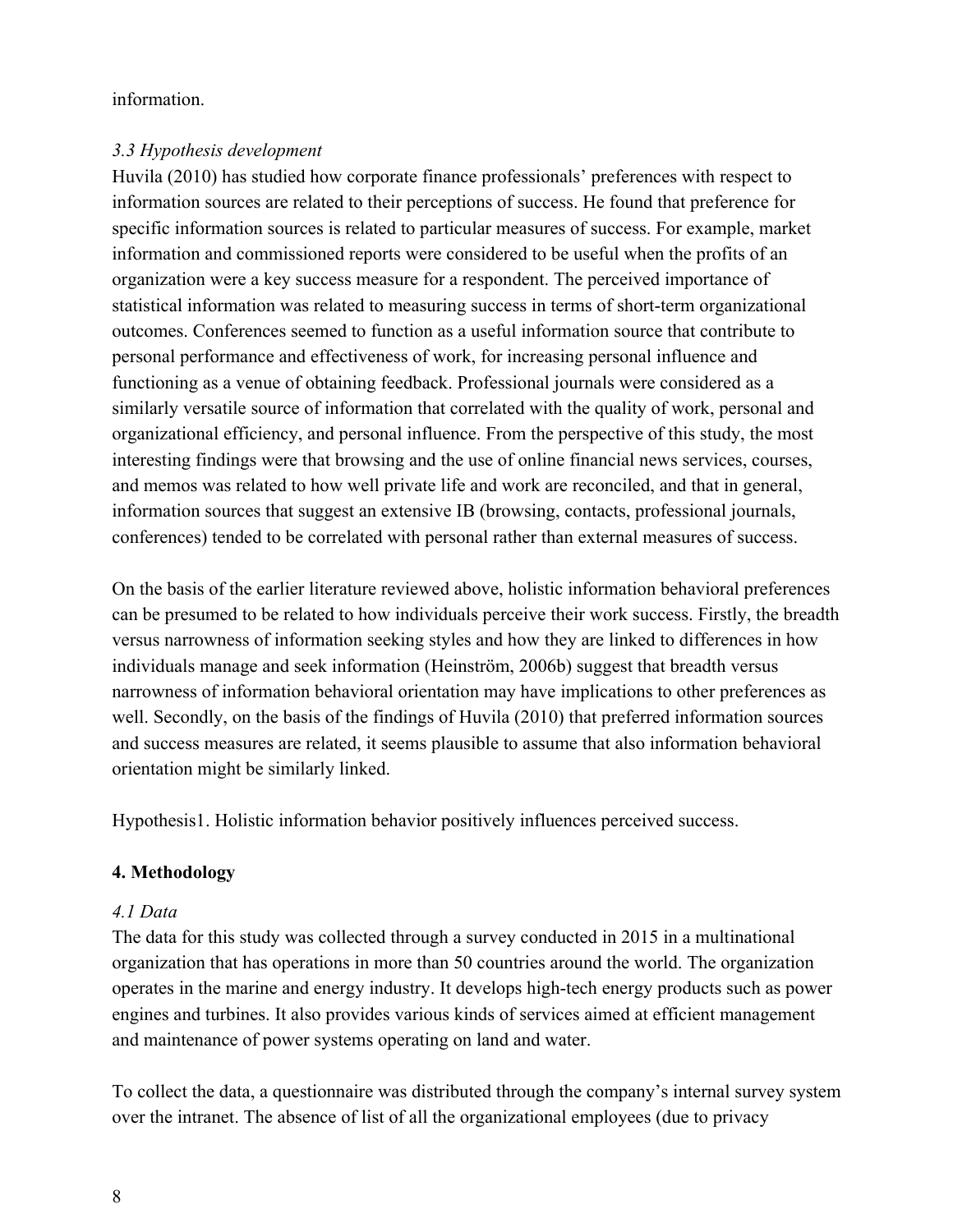concerns) meant that there was not a clear sampling frame. A convenience-sampling approach commonly used in many previous studies when a sampling frame is not accessible was adopted (Elbanna, Child & Dayan, 2013). The survey was available to all organizational employees. Participation in the survey was voluntary. The survey was online for five weeks. During this time, the communication department of the organization advertised the survey through various internal channels such as e-mail and newsletter. At the end of the month, 305 useable responses were received. There were 378 missing values, which accounts for around 6 percent of the total values in the dataset. As recommended by Hair, Hult, Ringle, & Sarstedt (2016), mean imputation was used; this is an appropriate approach to deal with a low number of missing values in a dataset. The demographic characteristics of the respondents are shown in Table 1.

| Variable         | Category      | % of respondents |
|------------------|---------------|------------------|
| Age              | 18-29         | 20               |
|                  | 30-39         | 38               |
|                  | 40-49         | 28               |
|                  | 50-59         | 13               |
|                  | $60 \&$ above | 1                |
| Gender           | Male          | 66               |
|                  | Female        | 34               |
| Hierarchal level | Top           | 12               |
|                  | Middle        | 32               |
|                  | Lower         | 56               |
| Continent        | Africa        | 1                |
|                  | Asia          | 16               |
|                  | Europe        | 72               |
|                  | North America | 4                |
|                  | South America | 7                |
|                  |               |                  |

Table 1. Demographic profile of respondents

For path modeling, a sample size of 100-200 is usually considered adequate (Hoyle, 1995). Another way to determine sufficient sample size is by identifying the number of arrows leading to a latent variable and then multiplying it by 10 (Amaro & Duarte, 2015). In the present study, there are seven endogenous constructs instead of one, resulting in seven incoming arrows, which means the sample size far exceeds the suitable limit of sample size for partial least squares modeling (PLS).

Common method variance can influence the results of PLS (Klarner, Sarstedt, Hoeck, & Ringle, 2013). Therefore, common method variance was tested for using Harman's single factor test (Harman 1976; Podsakoff & Organ, 1986). The first factor, extracted using principal axis factoring, without rotation, accounted for only 31% of the overall variance. It shows that common method variance is unlikely to be an issue, and therefore the analysis could proceed (Klarner et al., 2013; Podsakoff & Organ, 1986).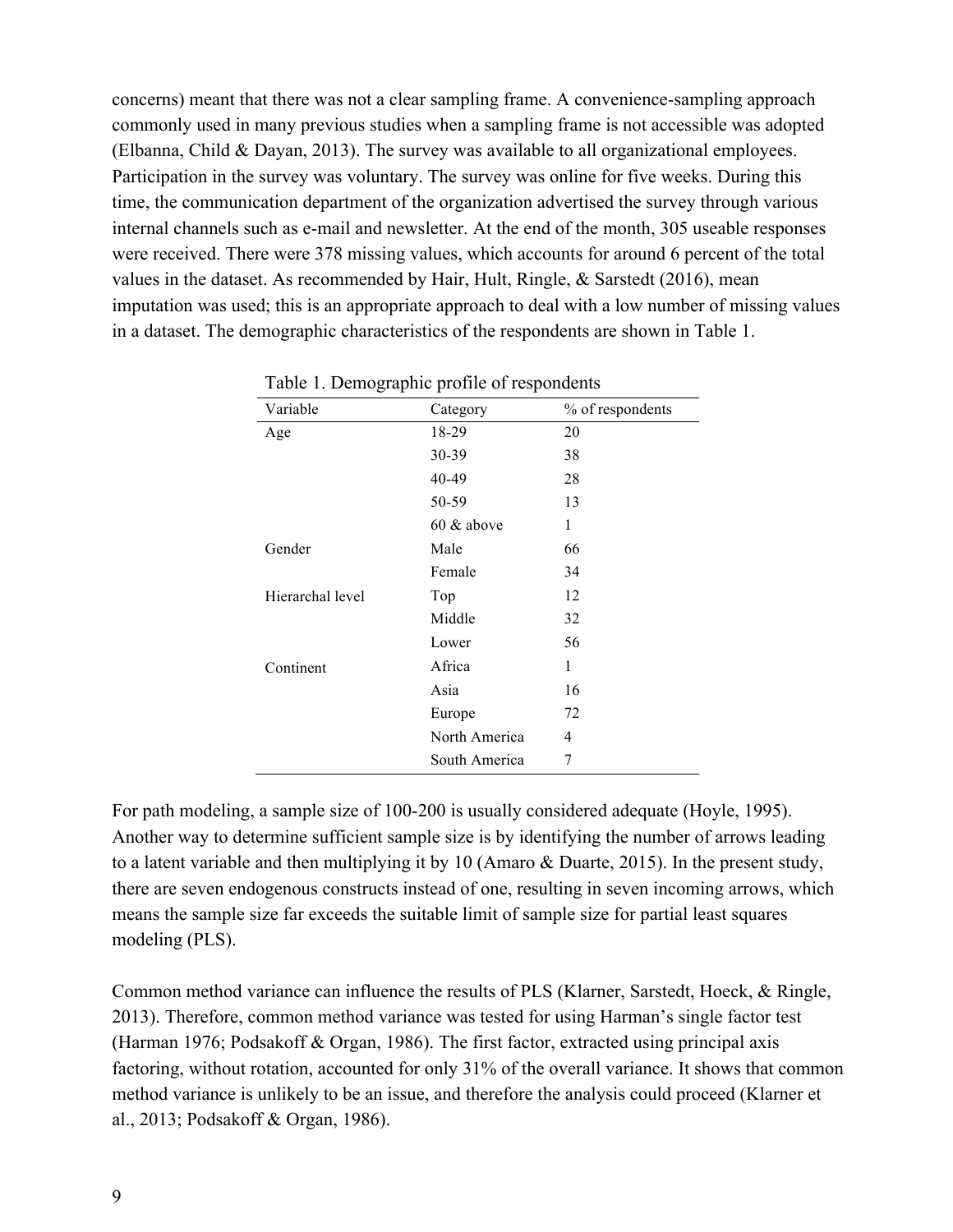### *4.2 Measures*

There are two main concepts in this study: holistic information behavior (IB) that consists of two dimensions, and perceived success that is here represented by eight different facets of success. In total, there are 10 measured constructs. All the constructs in the survey were measured using multiple items. A 7-point Likert scale ranging from 1 (*strongly disagree*) to 7 (s*trongly agree*) was used. The questionnaire consisted of two sections. The first section contained questions regarding the demographic characteristics such as age, education and gender of the respondents. The second section contained questions about scale items that were used for measuring constructs. The previous scales and literature were used to measure the constructs.

Holistic IB is operationalized as a higher-order construct with two dimensions: *individuals' openness*, and *self-development and understanding*. A hierarchical or multidimensional construct is a construct with more than one dimension, where the dimensions are distinct yet related in a way that each dimension captures some portion of the overall latent variable (Akter, D'Ambra, & Rey, 2011, Edwards, 2001; Jarvis, MacKenzie, & Podsakoff, 2003; Petter, Straub, & Rai, 2007). The use of the higher order multidimensional constructs has the advantage of theoretical parsimony and model simplicity as compared to lower order unidimensional constructs, particularly when the overall model contains many constructs (Edwards, 2001; MacKenzie, Podsakoff, & Jarvis, 2005; Wetzels, Odekerken-Schröder, & Van Oppen, 2009).

The findings of earlier IB research and especially the theorizing of Widén-Wulff et al. (2008) on the effects of relational versus structural social capital, lead to the proposal presented here that holistic IB can be measured as a product of individuals' openness towards seeking input and providing output (versus orientation towards acting in a small world) and their orientation towards broader exploitation of information through self-development and understanding beyond immediate instrumental task and context specific needs. Based on Liu's (2017) work, the proposed holistic IB can also be seen as an orientation towards long-term information demand (or, broader, use), or in the context of classical IB models and their derivatives (e.g. Wilson, 1997; Ellis, 1993; Rhee, 2012; Robson & Robinson, 2013), information practices that go beyond a single seeking and use cycle in a specific context and stretch out to the lifeworld (Burnett, 2015; Jaeger & Burnett, 2010) of the individual.

Following Beck et al. (2012), holistic IB was operationalized as a reflective-formative higher order construct, which means change in the lower order constructs (openness, and selfdevelopment and understanding) will lead to a change in the higher order construct (holistic IB). The repeated indicator approach was employed to measure the holistic IB (Lohmöller, 1989). More specifically, the indicators that measured openness, and self-development and understanding were used together to form holistic IB. The repeated indicator approach has been found very useful for the operationalization of hierarchal constructs as it provides better estimates and reliable higher order constructs (Amaro & Duarte, 2015; Becker et al, 2012).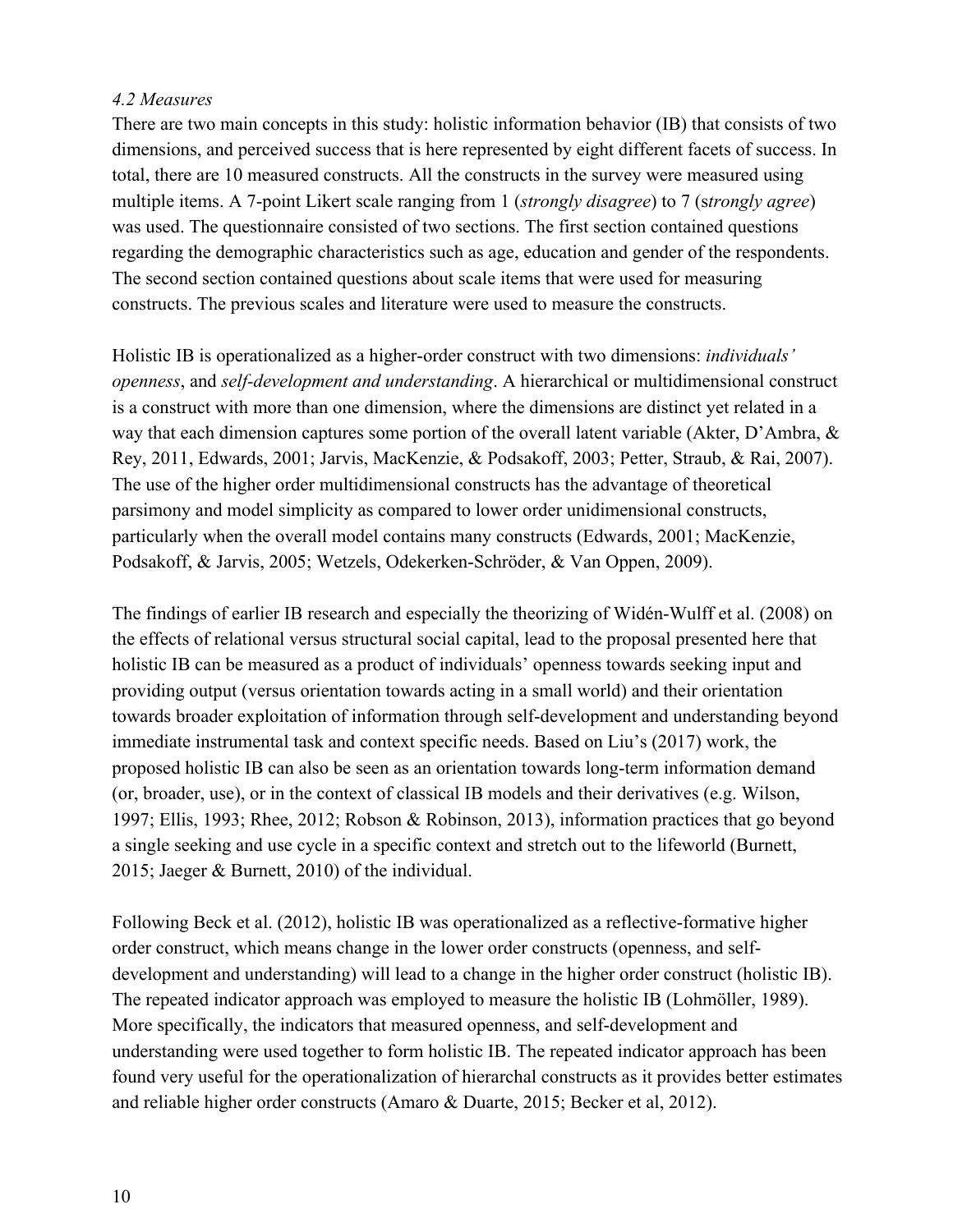Perceived success refers to individuals' perceptual and objective evaluations of, and reactions to, success at work (Greenhaus et al., 1990; Ng & Feldman, 2014; Turban & Dougherty, 1994). According to Gattiker and Larwoods (1986), perceived success is a multifaceted concept. They have identified work role-related success, interpersonal success, financial success, hierarchal success and productivity success. Many other studies have identified and operationalized additional facets of success (Clark & Arnold, 2008; Dyke & Murphy, 2006; Heslin, 2005; Ng & Feldman, 2014; Sturges, 1999). In line with the previous research, a multifaceted view of the perceived success is adopted. Perceived success is measured in terms of operational performance, organizational accomplishment, external organizational feedback (from outside of the organization), internal feedback (from the organization to the individual), personal performance, personal development, control over work and monetary achievement (Table 2). Respondents were asked about their perceived importance of the measures of success. These measures were developed on the basis of the questionnaires used by Orser and Dyke (2005) and Huvila (2010), with the scales from the studies of Peluchette and Jeanquart (2000), and Walker and Brown (2004) as references. The measurement items are shown in Appendix 1.

| Latent constructs                | Definitions                                                                  |
|----------------------------------|------------------------------------------------------------------------------|
| Operational performance          | How effectively and well the organization currently operates.                |
| Accomplishment potential         | How well the organization can be expected to perform in the short and        |
|                                  | long term.                                                                   |
| External organizational feedback | Positive/negative feedback from actors that are external to the organization |
|                                  | (customers, external evaluators, general public).                            |
| Internal feedback                | Positive/negative feedback from within the organization (colleagues,         |
|                                  | superiors).                                                                  |
| Personal performance             | How well the respondent feels (s) he does his/her job.                       |
| Personal development             | Personal learning and insights.                                              |
| Control over work                | Influence on one's own work duties, joy of work, reconciliation of work      |
|                                  | and private life.                                                            |
| Monetary achievement             | Salary and benefits.                                                         |
|                                  |                                                                              |

Table 2. Facets of success

Partial least square structural equation modeling (PLS-SEM) was used to validate the measures and for data analysis. PLS-SEM is a second-generation statistical technique whose application has been widespread in recent years (Hair, Ringle, & Sarstedt, 2011; Wong, 2013). This technique is particularly suitable for the data analysis when a multidimensional construct is employed, as is the case in this study (Becker et al., 2012; Lowry & Gaskin, 2014). Moreover, this method has less restrictive assumptions about the data. For example, it can handle the small sample size and non-normally distributed data—it applies the non-parametric bootstrapping (Davison & Hinkley, 1997; Hair et al., 2011; Lowry & Gaskin, 2014). Moreover, constructs containing fewer than three indicators can also be used (Amaro & Duarte, 2015). In this study, there are four constructs with only two indicators. This further supports the suitability of this method for data analysis in this study.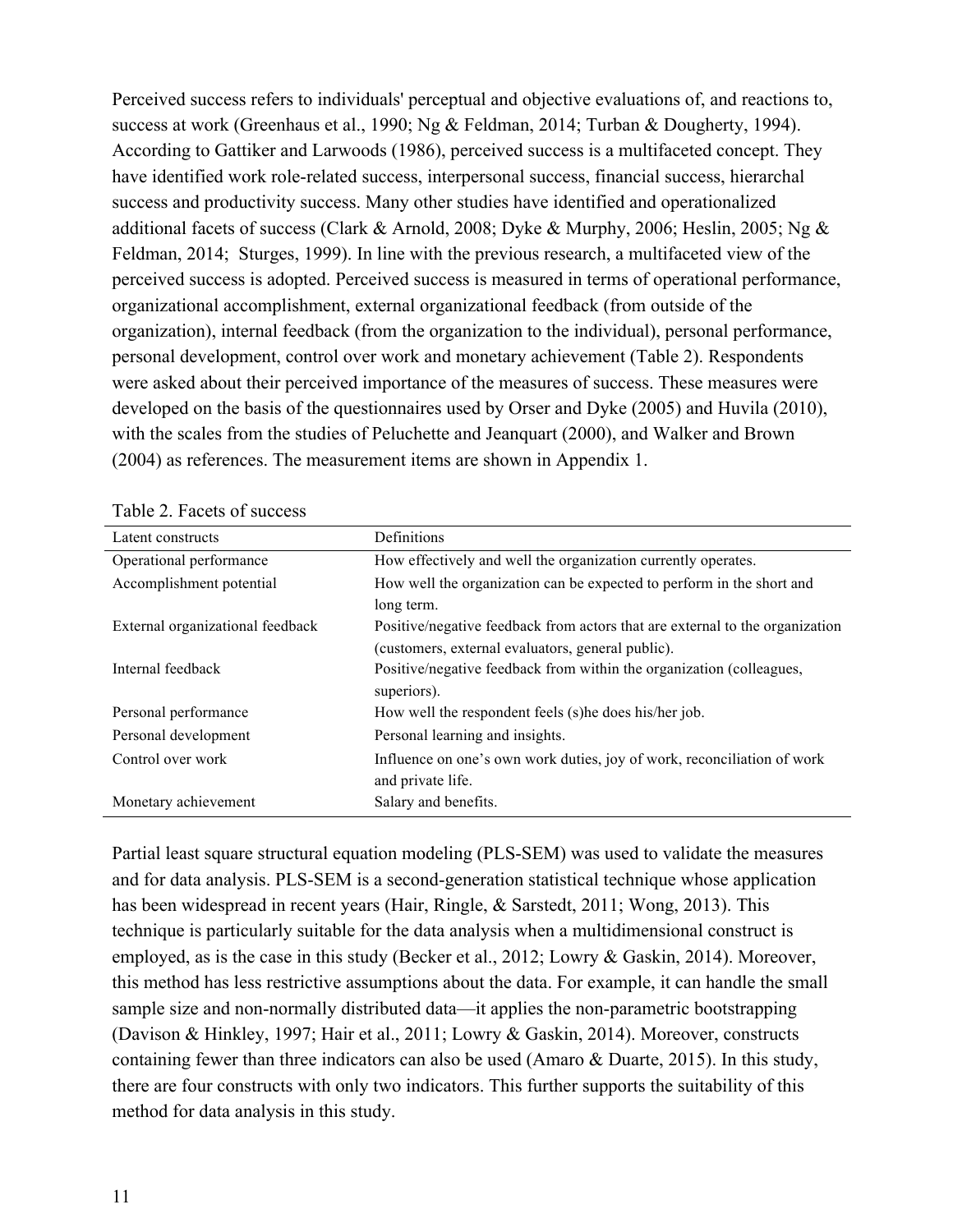Smart PLS was used to compute the path model. The path weighting scheme was used for parameter estimation. In the analysis and interpretation of the data, guidelines given by Becker et al. (2012) and Hair et al. (2016) were followed. Consequently, the measurement model was evaluated before the structural model.

# **5. Results**

# *5.1 The measurement model*

In PLS, a reflective measurement model is assessed for constructs' reliability (indicator reliability and consistency reliability) and validity (convergent validity and discriminant validity). The procedure to assess the quality of formative constructs is different and therefore will be discussed later.

As shown in Table 3, Cronbach's alpha values of all constructs are above the required threshold value of 0.70 (Hair, Black, Babin, & Anderson, 2010). Some researchers argue that composite reliability is more suitable for assessing reliability in PLS than Cronbach's alpha (Henseler, Ringle, & Sinkovics, 2009). Therefore, Hair et al., (2016) proposes reporting both Cronbach's alpha and composite reliability. The composite reliability of the constructs range from 0.85 to 0.97, which exceeds the recommended limit of 0.70 (Bagozzi  $&$  Yi, 1988). Finally, all the indicator loadings are above the cutoff value of 0.60, which further establishes the reliability of the constructs used in the study (Chin, 1998).

|                          |      | Standard  | Indicator | Composite   |                     |      |
|--------------------------|------|-----------|-----------|-------------|---------------------|------|
| Construct and indicators | Mean | deviation | loadings  | reliability | Cronbach's $\alpha$ | AVE  |
| Openness                 | 5.88 | 0.78      |           | 0.85        | 0.76                | 0.58 |
| OP <sub>1</sub>          |      |           | 0.80      |             |                     |      |
| OP <sub>2</sub>          |      |           | 0.77      |             |                     |      |
| OP3                      |      |           | 0.76      |             |                     |      |
| OP4                      |      |           | 0.72      |             |                     |      |
| Self-development &       |      |           |           |             |                     |      |
| understanding            | 5.93 | 0.82      |           | 0.87        | 0.78                | 0.69 |
| SDU1                     |      |           | 0.84      |             |                     |      |
| SDU <sub>2</sub>         |      |           | 0.79      |             |                     |      |
| SDU3                     |      |           | 0.86      |             |                     |      |
| Operational performance  | 5.46 | 1.12      |           | 0.97        | 0.93                | 0.94 |
| OP1                      |      |           | 0.97      |             |                     |      |
| OP <sub>2</sub>          |      |           | 0.96      |             |                     |      |
| Accomplishment potential | 5.12 | 1.08      |           | 0.91        | 0.86                | 0.78 |
| AP1                      |      |           | 0.89      |             |                     |      |
| AP2                      |      |           | 0.89      |             |                     |      |
| AP3                      |      |           | 0.87      |             |                     |      |
| External organizational  |      |           |           |             |                     |      |
| feedback                 | 4.98 | 1.15      |           | 0.86        | 0.77                | 0.68 |
| EOF1                     |      |           | 0.85      |             |                     |      |

Table 3. Measurement statistics of construct scales based on reflective indicators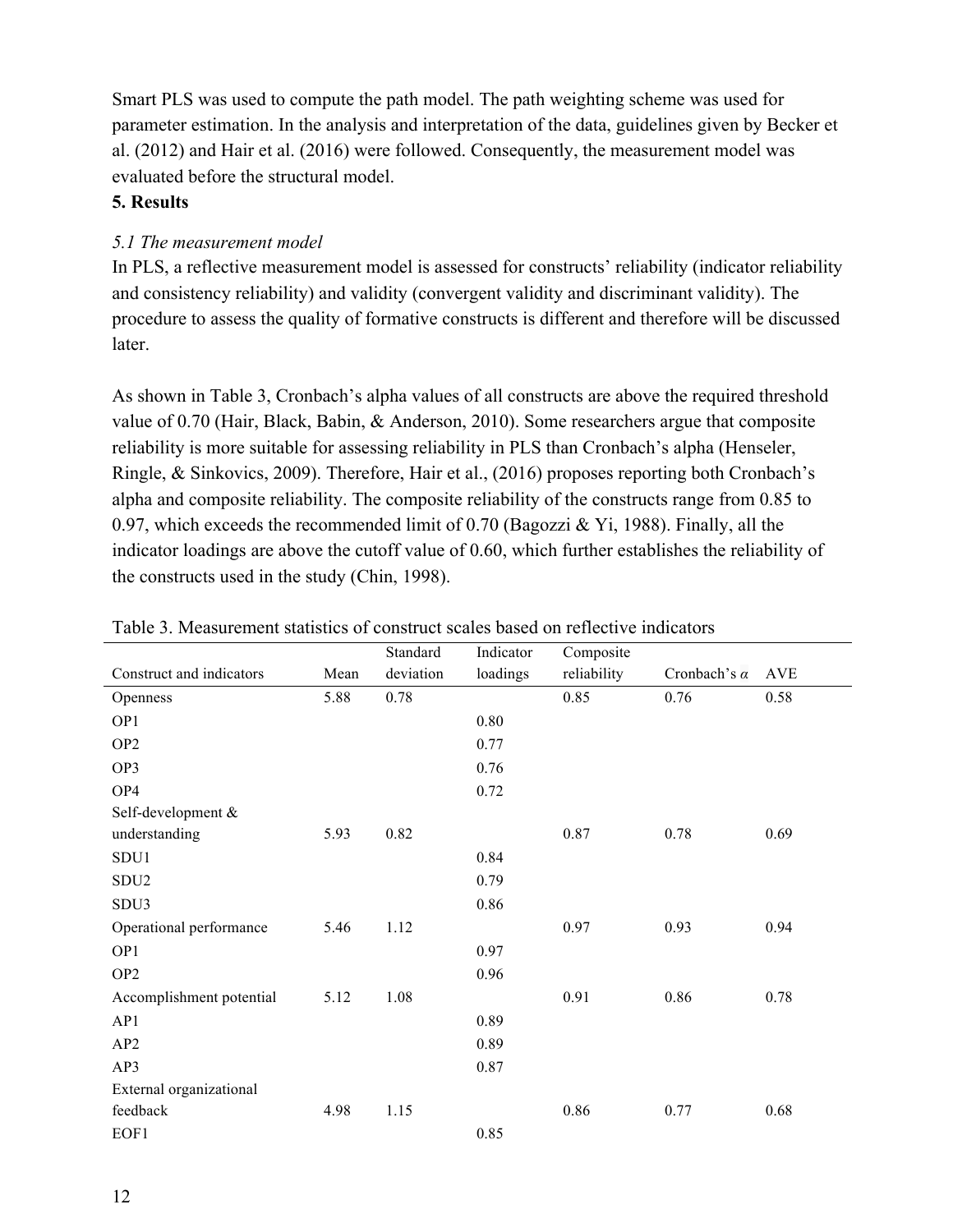| EOF <sub>2</sub>     |      |      | 0.82 |      |      |      |
|----------------------|------|------|------|------|------|------|
| EOF3                 |      |      | 0.79 |      |      |      |
| Internal feedback    | 5.82 | 0.88 |      | 0.91 | 0.82 | 0.84 |
| IF1                  |      |      | 0.90 |      |      |      |
| IF <sub>2</sub>      |      |      | 0.94 |      |      |      |
| Personal performance | 5.90 | 0.90 |      | 0.97 | 0.94 | 0.95 |
| PP1                  |      |      | 0.97 |      |      |      |
| PP <sub>2</sub>      |      |      | 0.98 |      |      |      |
| Personal development | 5.56 | 0.91 |      | 0.86 | 0.76 | 0.67 |
| PD1                  |      |      | 0.86 |      |      |      |
| PD <sub>2</sub>      |      |      | 0.81 |      |      |      |
| PD3                  |      |      | 0.77 |      |      |      |
| Control over work    | 5.58 | 0.93 |      | 0.89 | 0.81 | 0.72 |
| COW1                 |      |      | 0.85 |      |      |      |
| COW <sub>2</sub>     |      |      | 0.89 |      |      |      |
| COW3                 |      |      | 0.82 |      |      |      |
| Monetary achievement | 4.63 | 1.43 |      | 0.90 | 0.95 | 0.82 |
| MA1                  |      |      | 0.99 |      |      |      |
| MA <sub>2</sub>      |      |      | 0.82 |      |      |      |

Convergent validity is assessed by calculating the AVE value of each construct (Fornell & Larcker, 1981). The result (Table 3) supports the convergent validity as the AVE value of all constructs is above the recommended value of 0.50 (Amaro & Duarte, 2015; Hair et al., 2016).

Discriminant validity was assessed via two methods. According to the Fornell and Larcker criterion (1981), discriminant validity can be assessed by comparing the average variance extracted of each construct with the correlation among constructs (Wong, 2013). Table 4 shows the correlation coefficients in the off-diagonal elements of the matrix and the square roots of each construct's AVE along the diagonal. The bold values along the diagonal are greater than all respective rows and columns, which fulfills the Fornell-Larcker criterion. Another way to assess the discriminant validity is to look at the cross loadings of the indicators on different constructs (Hair et al., 2016). Each indicator should load on its respective construct without having stronger relation with other constructs (Amaro & Duarte, 2015; Hair et al., 2016). No cross-loadings were found in the data. Both analyses show that all the constructs in this study have adequate discriminant validity.

Table 4. Discriminant validity of the constructs: Correlations between constructs

|                                     |      |                      |  | 2 3 4 5 6 7 |  | 8 | 9 | 10 |
|-------------------------------------|------|----------------------|--|-------------|--|---|---|----|
| Accomplishment potential            | 0.88 |                      |  |             |  |   |   |    |
| Control over work                   | 0.38 | 0.85                 |  |             |  |   |   |    |
| External organizational<br>feedback |      | $0.46$ $0.38$ $0.82$ |  |             |  |   |   |    |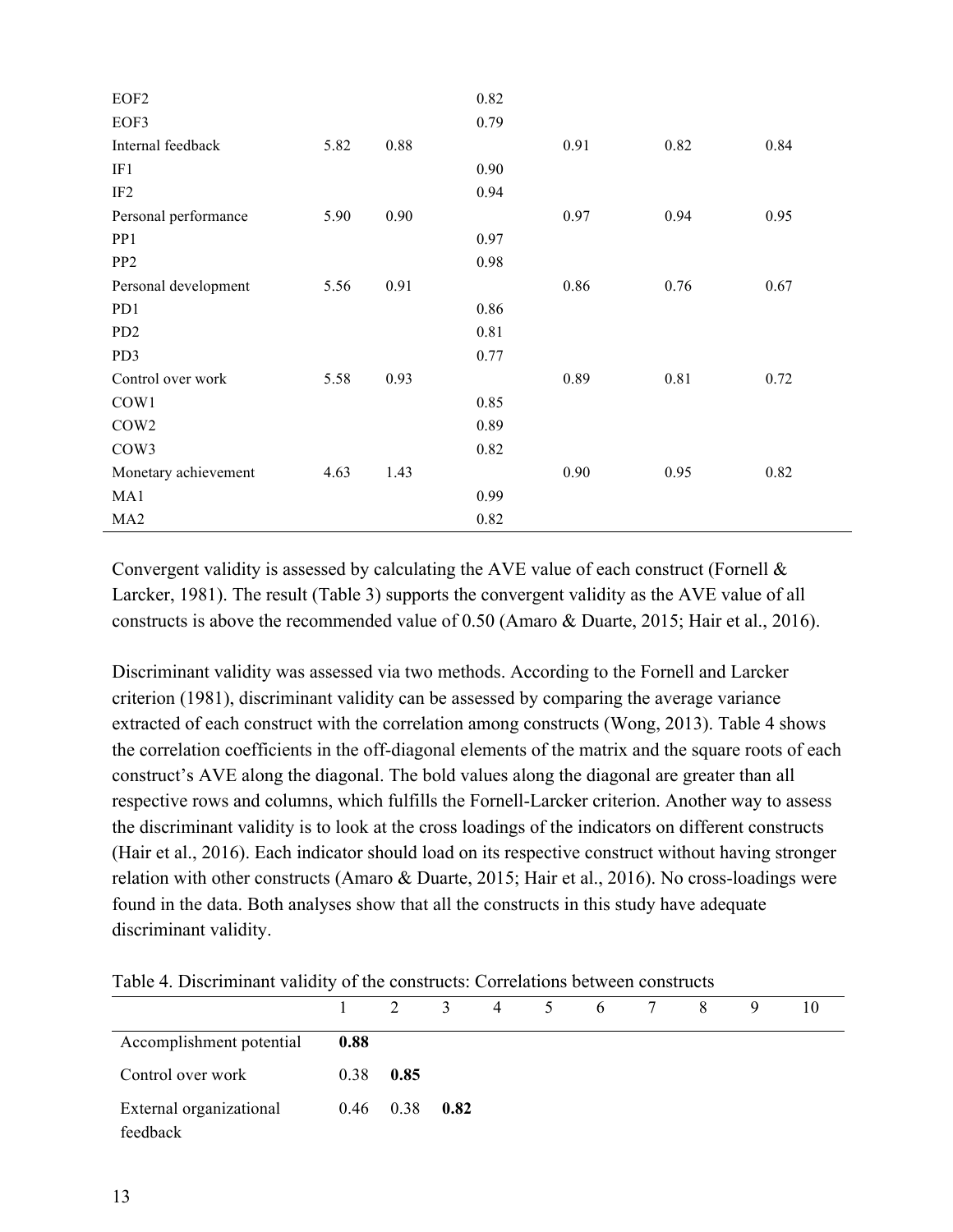| Internal feedback       | 0.28 | 0.47 | 0.52 | 0.92 |                          |      |      |      |      |      |
|-------------------------|------|------|------|------|--------------------------|------|------|------|------|------|
| Monetary achievement    | 0.24 | 0.44 | 0.26 | 0.21 | 0.91                     |      |      |      |      |      |
| Operational performance | 0.55 | 0.41 | 0.54 | 0.49 | 0.26                     | 0.97 |      |      |      |      |
| <b>Openness</b>         | 0.16 | 0.30 | 0.20 | 0.32 | $\overline{\phantom{a}}$ | 0.19 | 0.76 |      |      |      |
|                         |      |      |      |      | 0.03                     |      |      |      |      |      |
| Personal development    | 0.40 | 0.76 | 0.44 | 0.50 | 0.42                     | 0.46 | 0.33 | 0.82 |      |      |
| Personal performance    | 0.31 | 0.59 | 0.41 | 0.57 | 0.18                     | 0.42 | 0.35 | 0.72 | 0.97 |      |
| Self-development $\&$   | 0.15 | 0.26 | 0.16 | 0.26 | ÷,                       | 0.21 | 0.59 | 0.32 | 0.27 | 0.83 |
| understanding           |      |      |      |      | 0.03                     |      |      |      |      |      |

Bold numbers represent the square roots of the AVEs.

As far as the quality of the formative construct (holistic IB) is concerned, Becker et al. (2012), suggests assessing the weights of the first order (dimensions) constructs on the second order (multidimensional) construct and their significance levels. This shows whether the first order constructs contribute to form the second order construct or not. The weights of the two first-order constructs, openness and self-development and understanding were 0.69 and 0.40 respectively. Both were significant, demonstrating a sufficient level of validity.

# *5.2 Structural model*

After assessing the measurement model, the relationship between constructs was analyzed by standardized path coefficients and significance levels. The results are presented in Figure 1.



Figure 1. PLS analysis results

Notes:  $* p < 0.05$  (two-sided test)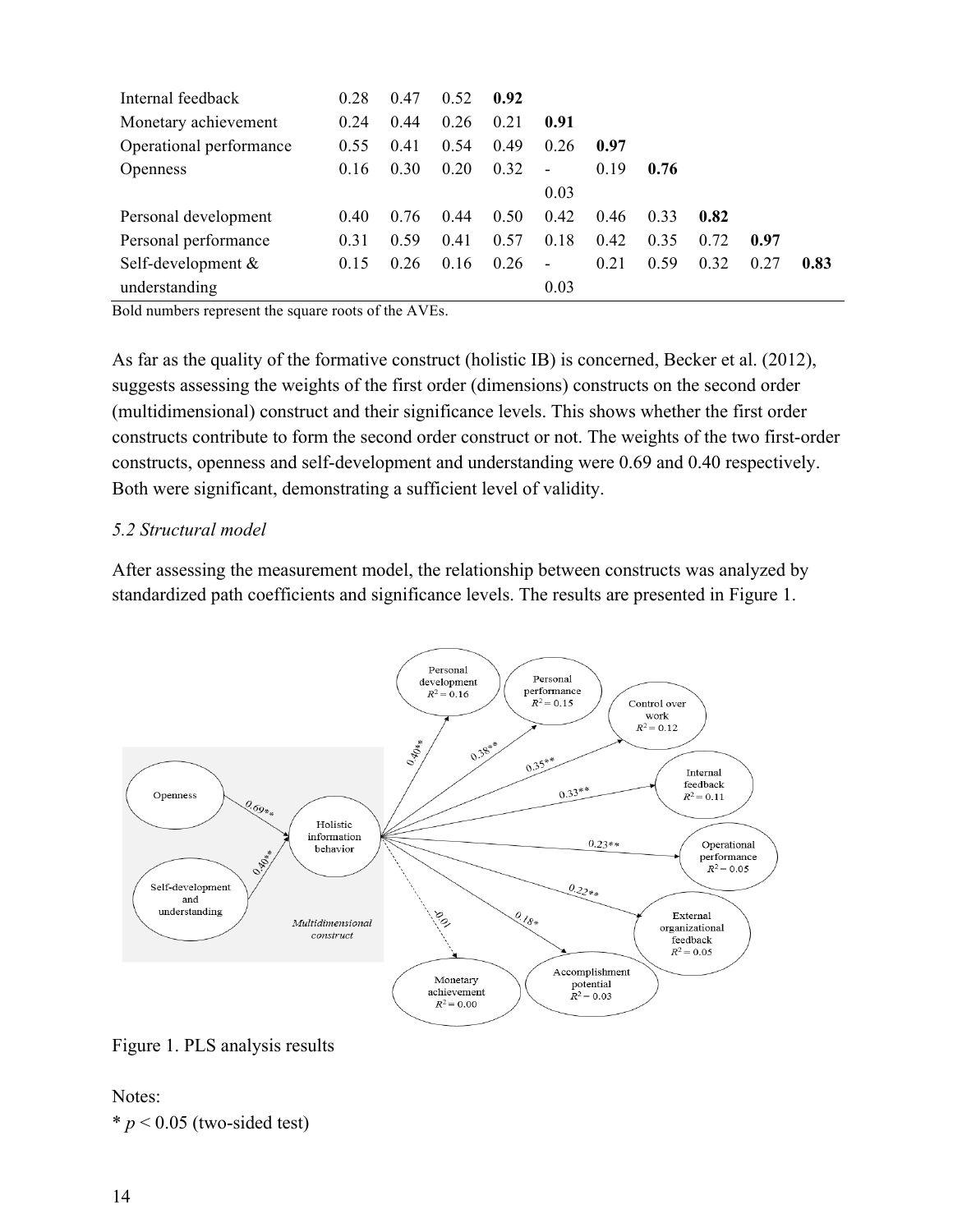\*\*  $p < 0.01$  (two-sided test) Dashed line indicates non-significant path relation

The hypothesis that holistic information behavior positively influences the perception of success is mostly confirmed as holistic information behavior has a significant effect on all the facets of success except the monetary achievement ( $\beta$  = -0.015, p = 0.845). In terms of the strength of the effect, holistic information behavior has the strongest influence on success in personal development (β = 0.40, p = 0.00) followed by personal performance (β = 0.38, p = 0.00), control over work (β = 0.35, p = 0.00) and internal feedback (β = 0.33, p = 0.00). Although holistic IB also influences the perception of success in terms of operational performance ( $\beta = 0.23$ , p = 0.00), external organizational feedback (β = 0.22, p = 0.00) and accomplishment potential (β = 0.18, p = 0.02), the strength of the relationships is weaker as compared to other success factors.

### **6. Discussion**

The findings show that holistic IB is related to multiple facets of success. In general, the facets with the strongest relation to holistic IB can be described as being more closely and diversely knitted to the context of a person's life-world. They are also closer to an individuals' own experience by being oriented towards interaction and exchange rather than external and remote facets like economic rewards or organizational performance, which are influenced less by individual achievements than by external and difficult-to-anticipate effects, as could be expected.

Consistent with what could be expected, orientation towards openness, self-development and understanding, which together form holistic IB, has the strongest effect on analogous facets of success of personal development, personal performance and control over work. This resonates well with the earlier findings of Huvila (2010) of the related preference of cross-boundary and general purpose information sources (e.g., browsing, news, courses, memos) and personal rather than external facets of success. The finding links also to Choo's (2016) congruence hypothesis in that information culture and criteria of success are indeed linked to each other. Even if the stronger effect of internal (versus external) feedback may appear contradictory in light of the model of Widén-Wulff and colleagues (2008), the significance of openness for feedback from colleagues and superiors can be plausibly interpreted as an expression of openness to and importance of feedback from knowledgeable stakeholders of work rather than as direct evidence of reticence. The finding does, however, also point to the paradox of the parallel benefits and disadvantages of close-knit communities and reaching out of small worlds (Huotari & Chatman, 2001), and the difficulty of drawing boundaries around contexts that tend to be overlapping rather than isolated, as portrayed in the work of Chatman (Burnett, 2015).

The negative effect of holistic IB on monetary value can be understood in light of the lack of sophistication of economic rewards as a measure of success criticized in earlier literature on work success (Heslin, 2003). It seems plausible that a schematic idea of work success is more compatible with a narrow and focused IB than as a more holistic, life-world-wide orientation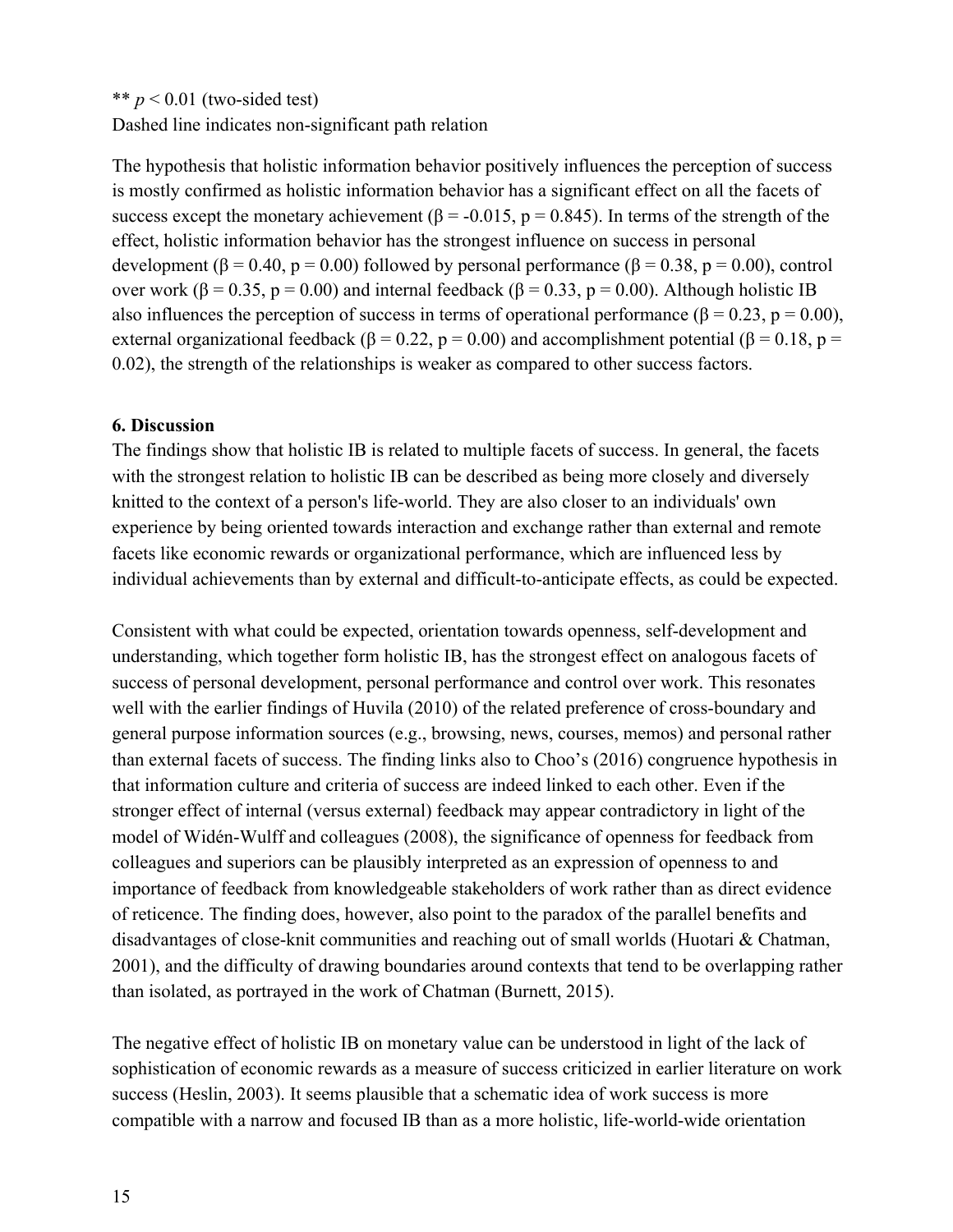towards information activities.

The spread of effect of holistic IB on different success factors evince the multi-faceted nature of their relationship. Even if the findings of this study and earlier research (Huvila, 2010) both demonstrate that informational preferences and behaviors are related to different perceptions of success of work, as the literature review showed, there are multiple other factors that influence how individuals assess the success of their efforts. This is also a major limitation of the current study and consequently an urge for future research to investigate the information behavior as a facet of perceived work success alongside other behavioral factors.

In addition to the implications for research on information behavior and perceived success, the proposed notion of holistic IB and the observations made on its connections to perceived work success informs information behavior research. It seems plausible to suggest that holism of IB is a similar factor to, for instance, time (Wilkinson et al., 2012), personality (Heinström, 2006b) and task complexity (Byström, 2000), that influences information activities. The present findings represent a small step towards the direction called for by Wilson (2009), that is, identifying possible causal variables that can be incorporated to IB models. Even if earlier information behavior research (Case & Given, 2016; Krampen, 2011) has rather plainly demonstrated the possibilities "to develop generalizable explanations of behavioral phenomena observable when humans acquire and process information" (Browne et al., 2017, p.1), the present findings suggest that holism/aholism could be a factor with the potential to explain some of the variation of how people interact with information. It can be assumed that holistic information seekers would be inclined to choose deeper and more strategic approaches rather than surface-oriented approaches to finding information (cf. Heinström, 2006b). The relationship between information-seeking styles (Heinström, 2005) and holistic versus aholistic IB is an obvious topic for future research. The fact that Byström's (1999) findings on the task's complexity nudges people to use other people as information sources rather than turn to external sources is interesting from the perspective of holistic IB. Both Heinström's and Byström's studies raise the question of the need to study holistic IB in practical and naturalistic settings to see how self-reported preferences correlate with actual behavior in context. An evident follow-up question is whether, for instance, the promotion of particular types of (e.g., economic) facets of success can be factors that make people deviate from purportedly more natural holistic information behavior (Bates, 2002, 2007; Pirolli & Card, 1999) to become more focused. Earlier information research, including the observations of Jaeger and Burnett (2010), Blandford and Attfield (2010), and Byström (2000), suggest that mutiple factors can pivot information activities.

Another interesting point of discussion about holistic versus aholistic IB relates to the question of relevance (Saracevic, 2016) of information. The observation that holistic IB has an effect on the perception of success raises a question about the variance of the perceived relevance of specific types of information resources in the context of holistic IB. Huvila's (2010) work shows that the preference for, and as a consequence, relevance, of particular types of information sources and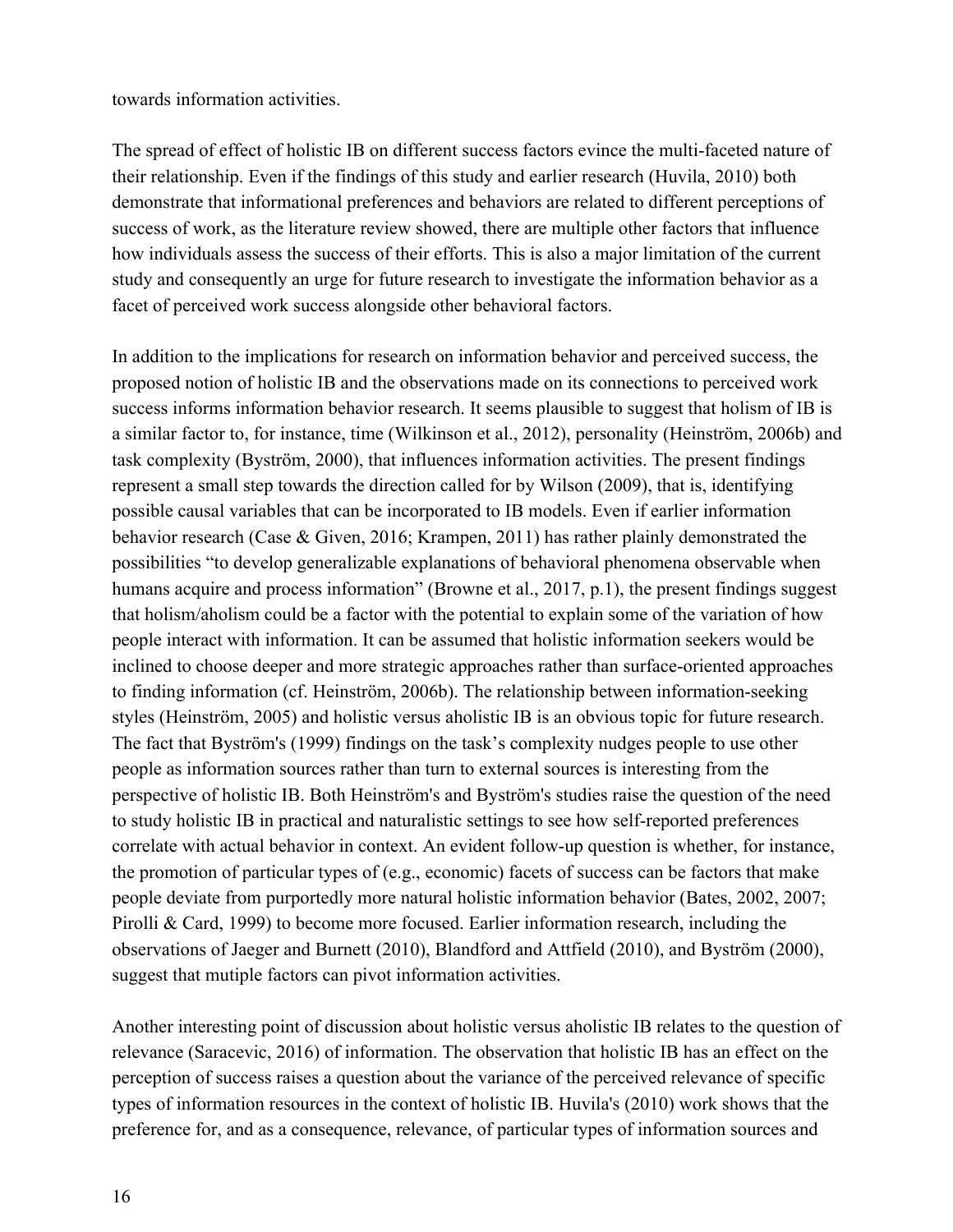preferred facets of success are related. Combined with the findings of the present study, it can be speculated that holistic and non-holistic IB are likely to have an effect on the perceptions of the relevance of particular types of information (sources).

One of the practical implications of the present study is that understanding how people work with information can help one to understand their idea of the success of their work. Holistic IB has far reaching implications for the organization. By promoting holistic IB, organizations can reap benefits that extend beyond improved perception of success. The results show that employees engaging in holistic information behavior are likely to perceive themselves as successful, particularly at the individual level. When employees perceive themselves to be successful at the individual level, they are further motivated to keep pursuing their goals, which will ultimately improve organizational performance (Reijonen & Komppula, 2007). Holistic IB can play an important role in the transformation of individual performance into organizational performance by instigating a strong perception of success in employees.

Moreover, holistic IB can reduce employee turnover in organizations. Previous research has shown that employees feeling lack of accomplishment and worthiness at their job tend to consider alternative job options (Kim & Stoner, 2008; Pierce & Gardner, 2004). The development of positive perception of success through holistic information behavior can cultivate a positive experience of achievement and self-esteem, thereby reducing employees' desire to leave the organization.

In the light of the earlier suggestions of the positive impact of openness of IB on the innovation capability of individuals and organizations (Huotari & Chatman, 2001; Huvila, 2010; Molyneux et al., 2015), promoting holistic IB through a focus on particular success facets could be used to spur innovativeness. This could include encouraging independent information seeking and use for personal development, evaluation of one's work performance, and planning one's own work, and by providing more and more detailed internal feedback to support these information activities. Correspondingly, it is conceivable that less holistic forms of IB could be promoted by nurturing economic incitements as preferred facets of work success if the aim is to turn work in a more focused and centrifugal direction. Employees could be, for instance, guided by promoting monetary or other formal rewards for effective meeting of management-defined goals. This could be beneficial in an environment where creativity can be more counter-productive than following pre-determined procedures. There are obvious problems with these propositions. Firstly, as processes relating to social capital at the workplace, they are difficult to (micro-)manage (Manning, 2010). Secondly, interventions that blur the temporal, economic, and social boundaries of (waged) work and (non-waged) non-work are not unproblematic as earlier research has pointed out (Gregg, 2011; Valcour & Hunter, 2005). Similarly to how Fuller (2007) has criticized the notion of social capital turning a public good into a positional one (what matters is the social order to an individual possession), instrumental appropriation of individual perceptions of success and information behavior as a lifeworld-wide notion, to paraphrase Gregg (2011), risks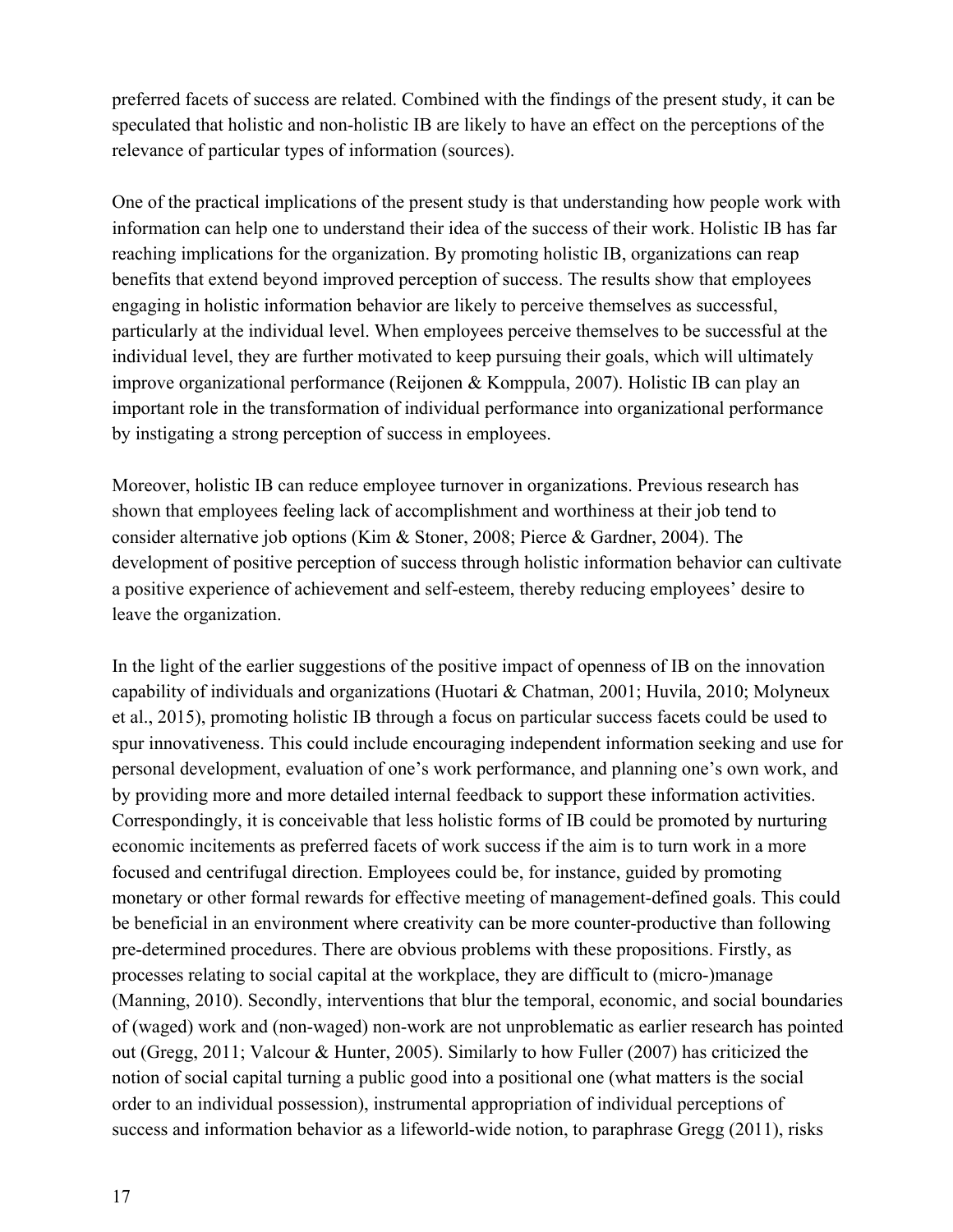interfering with the intimacy of success and information behavior.

# *6.1 Limitations*

There are several limitations of this study. First, data were collected from a single multinational organization. The organizational culture specific to this organization can bias the observed relationships. Nevertheless, collection of data from different subsidiaries lowers such risk, as subsidiaries operate in different contexts and have different strategic roles which create variations in their methods of working and, consequently, their cultures. Second, cross-cultural differences were not consideted. Most of the respondents (72%) come from the European continent, which has a high level of individualism. Individualistic cultures have a higher positive attitude toward personal achievement as compared to highly collectivist cultures (Kim, Park & Suzuki, 1990; Schuler & Rogocsky, 1998). It is conceivable that the results could be to some degree different in another type of organization with different employee demographics even if the pattern would persist. Third, the sample is male-dominant, mainly because the organization operates in the energy industry with a huge workforce of engineers. Future research, therefore, should extend the analysis to other industries with less gender asymmetry, such as the service industry. Fourth, the hierarchical level can influence perception of success. Individuals at a lower level of hierarchy may consider individual-related aspects of success to be more important than organizationalrelated aspects and vice versa. Multigroup analysis revealed that lower, middle, and upper management-level employees do not have any significant differences in the perception of success in relation to holistic IB. Nevertheless, this should be tested in future research more thoroughly, as group sizes in the multigroup analysis were unequal. Particularly, the top management group formed only 12% of the total sample, which, due to the small size, may result in biased multigroup analysis results (Hair et al., 2016). Finally, it seems apparent that the operationalization of the notion of holistic IB would benefit from future theoretical and empirical work and inclusion and refinement of its facets.

### **7. Conclusion**

The findings of this study show that holistic IB is related to a comparably holistic lifeworld-wide conceptualization of success. The facets of success are also closer to an individuals' own experience by being oriented towards interaction and exchange rather than external and remote facets like economic rewards or organizational performance. From the perspective of IB research, the findings suggest that holism seems to be a similar factor to, for instance, task complexity or personality, which influences human IB. The analysis also suggests that the holism of IB can have an impact on the perceptions of relevance.

As a practical implication of these results, it should be possible to influence how employees measure the success of their work by promoting interaction and exchange-oriented IB. Promoting holistic IB through openness and self-development and understanding will affect organizational performance and employees' commitment. Correspondingly, it is conceivable that less holistic and simultaneously less natural forms of information behavior could be promoted by nurturing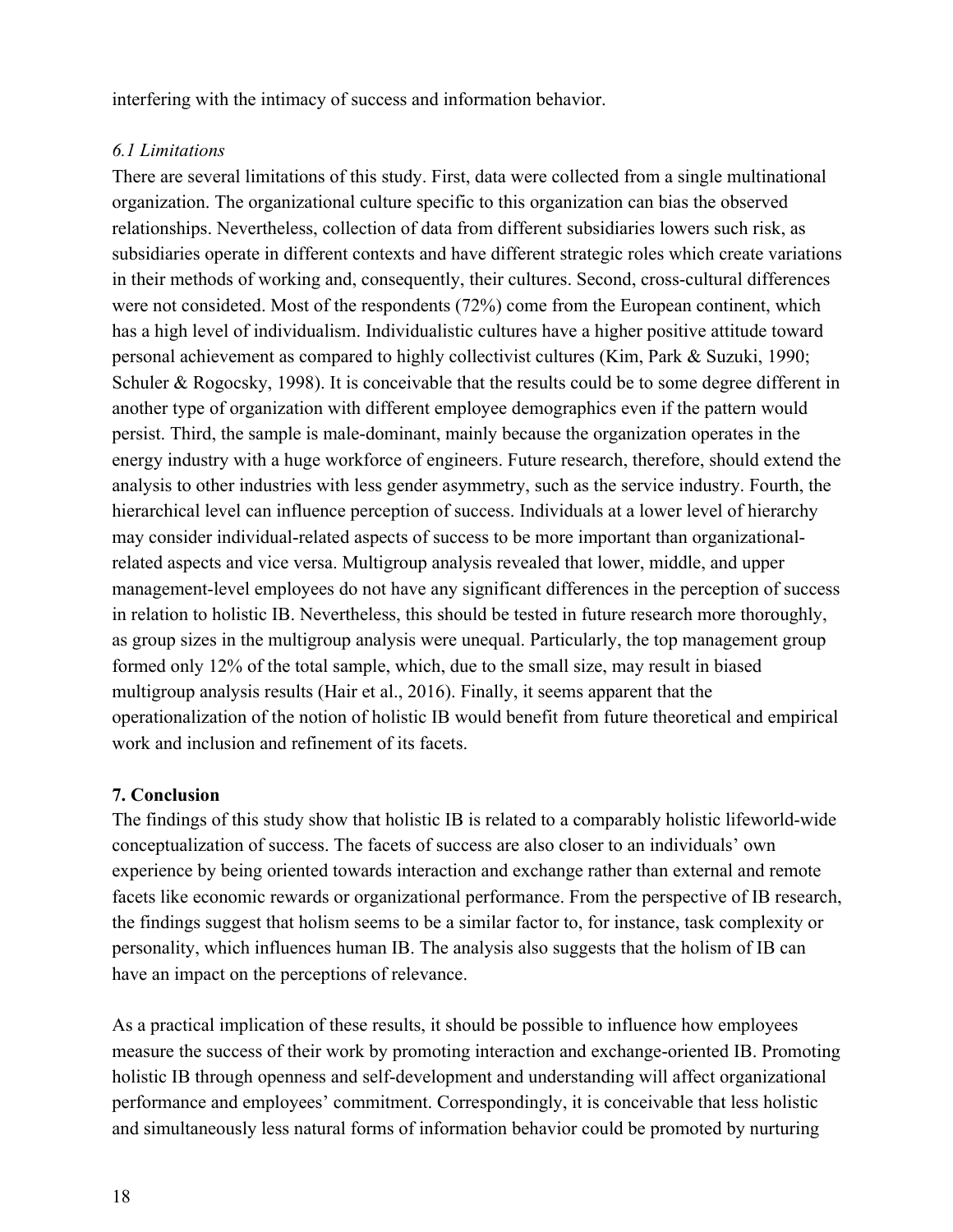economic incitements as preferred measures of work success if the aim is to make work more centrifugal.

### **Acknowledgement**

This research has been partially funded by the Academy of Finland grant 295743 for the project 'The Impact of Information Literacy in the Digital Workplace'.

# **Appendix 1**

### **Measurement items**

### **Holistic information behavior**

*Openness*

- It is important to critically reflect what is important for my success in my work and be open to new approaches.
- It is important for success in my work to be knowledgeable about the people who are not from my own department (e.g., customers, colleagues, competitors).
- Item 3 I communicate with different types of people (e.g., with diverse positions, nationalities, characters, education, social class) in my work.
- Item 4 As a part of my work, it is satisfying to be able to help others solve their problems,

even if it would not directly be my responsibility.

*Self-development & understanding*

Learning in my work is important for me:

- Item 1 If it helps me to succeed in my life, even if it would not help me at my current work.
- Item 2 Because it helps me to understand and develop my work and working.
- Item 3 Even if the things I have learned would not be directly linked to my work success at present.

### **Success factors**

The following factors indicate that I have been successful in my work;

*Operational performance*

Item 1 Quality of operations

Item 2 Efficiency of operations

*Accomplishment potential*

Item 1 Realization of organizational goals

- Item 2 Increased organizational success potential in the long run
- Item 3 Expected organizational success in the near future

*External organizational feedback* 

Item 1 Feedback from external evaluators

Item 2 Feedback/opinions from the public

Item 3 Customer feedback (broadly)

*Internal feedback (to the individual)*

Item 1 Feedback from colleagues

Item 2 Feedback from superiors

*Personal performance*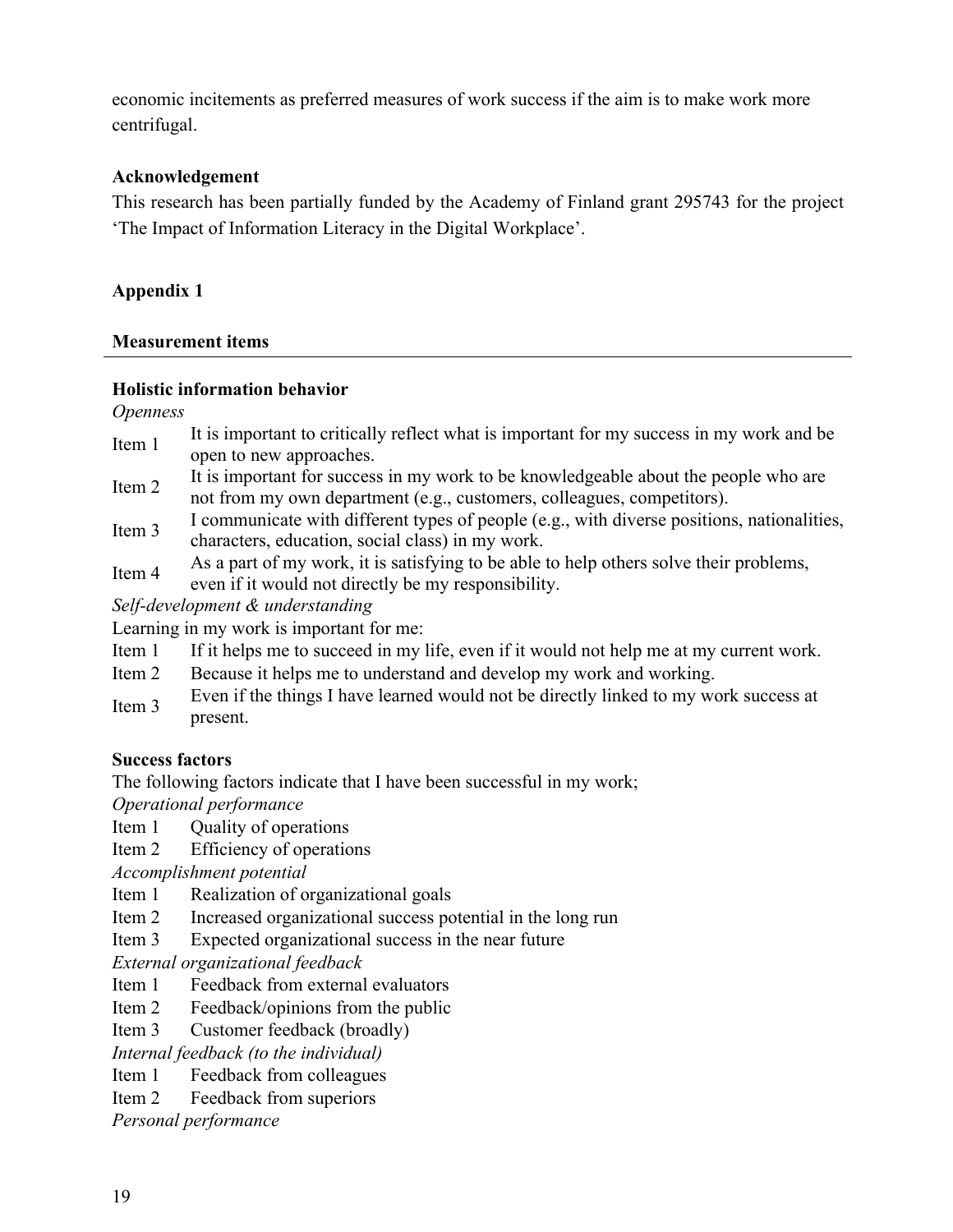Item 1 Effectiveness of own work Item 2 Efficiency of own work *Personal development* Item 1 Career record Item 2 Personal learning Item 3 Self-confidence of success *Control over work* Item 1 Influence on my own work duties Item 2 Joy of work Item 3 Reconciliation of work and private life *Monetary achievement* Item 1 Salary Item 2 Benefits

### **References**

- Abrahamson, D. E., & Goodman-Delahunty, J. (2013). The impact of organizational information culture on information use outcomes in policing: An exploratory study. *Information Research*, *19*(4). Retrieved from http://www.informationr.net/ir/18-4/paper598.html
- Agarwal, N. K. (2017). *Exploring context in information behavior: Seeker, situation, surroundings, and shared identities*. San Rafael, CA: Morgan & Claypool.
- Ahmad, F., & Widén, G. (2015). Language clustering and knowledge sharing in multilingual organizations: A social perspective on language. *Journal of Information Science*, 41, 430- 443.
- Akter, S., D'Ambra, J., & Ray, P. (2011). Trustworthiness in mHealth information services: An assessment of a hierarchical model with mediating and moderating effects using partial least squares (PLS). *Journal of the Association for Information Science and Technology*, 62, 100-116.
- Allen, D. K., & Shoard, M. (2005). Spreading the load: Mobile information and communications technologies and their effect on information overload. *Information Research*, *10*(2). Retrieved from http://www.informationr.net/ir/10-2/paper227.html
- Amaro, S., & Duarte, P. (2015). An integrative model of consumers' intentions to purchase travel online. *Tourism management*, 46, 64-79.
- Bagozzi, R. P., & Yi, Y. (1988). On the evaluation of structural equation models. *Journal of the Academy of Marketing Science*, *16*(1), 74-94.
- Bak, P., & Meyer, J. (2011). The effect of user characteristics on the efficiency of visual querying. *Behaviour & Information Technology*, *30*, 809–819.
- Bates, M. J. (2002). Toward an integrated model of information seeking and searching. *The New Review of Information Behaviour Research*, *3*, 1–15.
- Bates, M. J. (2007). What is browsing—really? A model drawing from behavioural science research. *Information Research*, *12*(4). Retrieved from http://www.informationr.net/ir/12- 4/paper330.html
- Becker, J. M., Klein, K., & Wetzels, M. (2012). Hierarchical latent variable models in PLS-SEM: guidelines for using reflective-formative type models. *Long Range Planning*, 45(5-6), 359-394.
- Belkin, N. J., Oddy, R. N., & Brooks, H. M. (1982). ASK for information retrieval: Part I. Background and theory. *Journal of Documentation*, *38*, 61–71.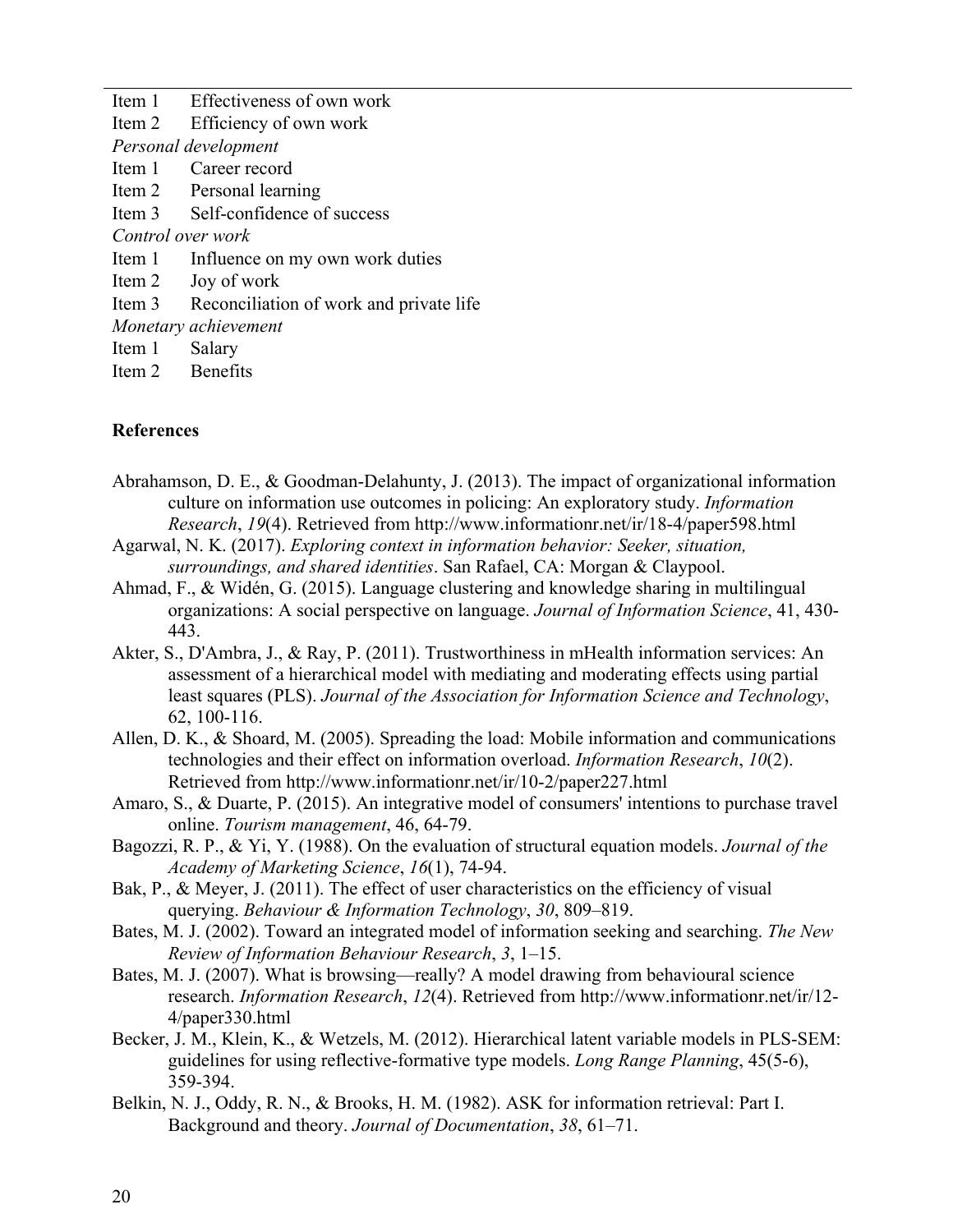- Benzing, C., Chu, H. M., & Kara, O. (2009). Entrepreneurs in Turkey: A factor analysis of motivations, success factors, and problems. *Journal of Small Business Management*, *47*(1), 58–91. http://dx.doi.org/10.1111/j.1540-627X.2008.00262.x
- Bergeron, P., Heaton, L., Choo, C. W., Detlor, B., Bouchard, D., & Paquette, S. (2007). Knowledge and information management practices in knowledge-intensive organizations: A case study of a Québec public organization. In C. Arsenault & K. Dalkir (Eds.), *Information sharing in a fragmented world: Crossing boundaries. Canadian Association for Information Science (CAIS/ACSI) 35th Annual Conference, McGill University, Montreal, Quebec, May 10-12, 2007*. Retrieved from https://journals.library.ualberta.ca/ojs.cais-acsi.ca/index.php/caisasci/article/view/200/162
- Beyene, W. M., & Byström, K. (2017). Rethinking information behavior in the context of universal design. In S. Wjatscheslaw (Ed.), *Effect, expand, evolve: Global collaboration across the information community. Proceedings of the 2017 iConference, March 22-25, Wuhan, China* (pp. 216–226). Retrieved from http://hdl.handle.net/2142/96674
- Blandford, A., & Attfield, S. (2010). *Interacting with information*. San Rafael, CA: Morgan and Claypool.
- Boudreau, J., Boswell, W., & Judge, T. (2001). Effects of personality on executive career success in the United States and Europe. *Journal of Vocational Behavior*, *58*, 53–81.
- Bowen, P. L., Ferguson, C. B., Lehmann, T. H., & Rohde, F. H. (2003). Cognitive style factors affecting database query performance. *International Journal of Accounting Information Systems*, *4*(4), 251–273.
- Bronstein, J. (2007). The role of the research phase in information seeking behaviour of Jewish studies scholars: A modification of Ellis's behavioural characteristics. *Information Research*, *12*(3). Retrieved from http://www.informationr.net/ir/12-3/paper318.html
- Browne, G. J., Cheung, C. M. K., Heinzl, A., & Riedl, R. (2017). Human information behavior. *Business & Information Systems Engineering*, *59*(1), 1–2.
- Buchanan, S., & Tuckerman, L. (2016). The information behaviours of disadvantaged and disengaged adolescents. *Journal of Documentation*, *72*, 527–548.
- Burford, S., & Park, S. (2014). The impact of mobile tablet devices on human information behavior. *Journal of Documentation*, *70*, 622–639.
- Burnett, G. (2015). Information worlds and interpretive practices: Toward an integration of domains. *Journal of Information Science Theory and Practice*, *3*(3), 6–16.
- Burnett, G., & Erdelez, S. (2010). Forecasting the next 10 years in information behavior research: A fish bowl dialogue. *Bulletin of ASIS&T*, *36*(3), 44–48.
- Byström, K. (1999). *Task complexity, information types and information sources* (Unpublished doctoral dissertation). University of Tampere, Finland.
- Byström, K. (2000). The effects of task complexity on the relationship between information types acquired and information sources used. *The New Review of Information Behaviour Research*, *1*, 85–101.
- Capra, R., Khanova, J., & Ramdeen, S. (2013). Work and personal e-mail use by university employees: PIM practices across domain boundaries. *Journal of the American Society for Information Science & Technology*, *64*, 1029–1044.
- Case, D. O., & Given, L. M. (2016). *Looking for information: A survey of research on information seeking, needs, and behavior*. Bingley, England: Emerald.
- Chatman, E. A. (1991). Life in a small world: Applicability of gratification theory to informationseeking behavior. *Journal of the American Society for Information Science*, *42*, 438–449.
- Chatman, E.A. (1999). A theory of life in the round. *Journal of the American Society for Information Science*, *50*, 207–217.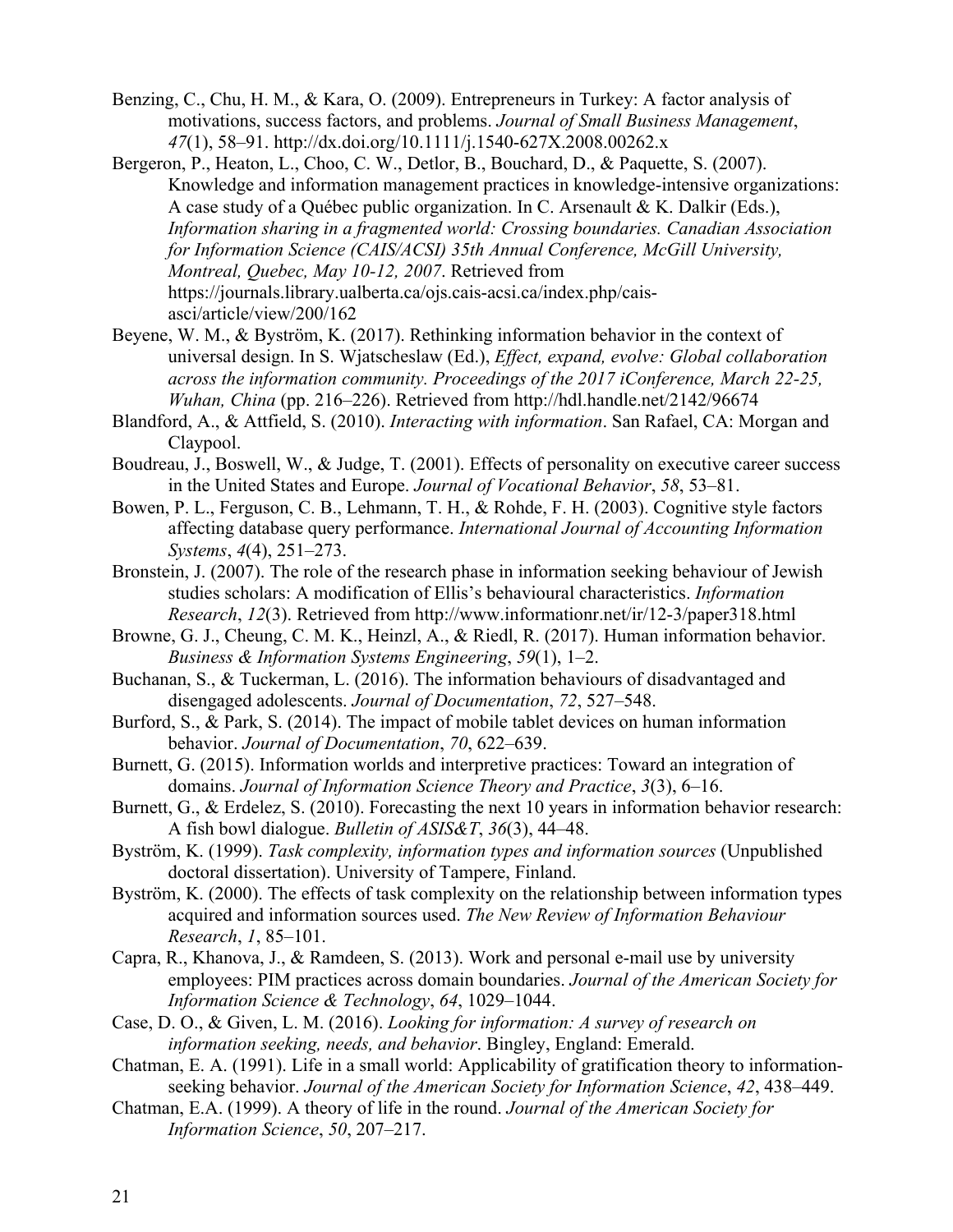- Chin, W. W. (1998). Commentary: issues and opinion on structural equation modeling. *MIS Quarterly*, 22(1), vii-xvi.
- Choo, C. W. (1996). The knowing organization: How organizations use information to construct meaning, create knowledge and make decisions. *International Journal of Information Management*, *16*, 329–340.
- Choo, C. W. (2016). *The inquiring organization: How organizations acquire knowledge and seek information*. Oxford University Press.
- Choo, C. W., Bergeron, P., Detlor, B., & Heaton, L. (2008). Information culture and information use: An exploratory study of three organizations. *Journal of the American Society for Information Science & Technology*, *59*, 792–804.
- Clark, M., & Arnold, J. (2008). The nature, prevalence and correlates of generativity among men in middle career. *Journal of Vocational Behavior*, 73(3), 473-484.
- Cooper, A. C., & Artz, K. W. (1995). Determinants of satisfaction for entrepreneurs. *Journal of Business Venturing*, *10*(6), 439 – 457.
- Dankasa, J. (2016). Mapping the everyday life information needs of catholic clergy: Savolainen´s ELIS model revisited. *Journal of Documentation*, *72*, 549–568.
- Dann, S. (1995). Gender differences in self-perceived success. *Women in Management Review*, *10*(8), 11–18.
- Davison, A. C., & Hinkley, D. V. (1997). *Bootstrap methods and their application*. Cambridge, England: Cambridge University Press.
- Dervin, B. (1998). Sense-making theory and practice: An overview of user interests in knowledge seeking and use. *Journal of Knowledge Management*, *2*(2), 36–46.
- Di Vincenzo, F., Hemphälä, J., Magnusson, M., & Mascia, D. (2012). Exploring the role of structural holes in learning: an empirical study of Swedish pharmacies. *Journal of Knowledge Management*, *16*(4), 576–591.
- Dörk, M., Carpendale, S., & Williamson, C. (2011). The information flaneur: A fresh look at information seeking. *Annual CHI Conference on Human Factors in Computing Systems*, *29*. Retrieved from http://mariandoerk.de/informationflaneur/chi2011.pdf
- Dyke, L. S., & Murphy, S. A. (2006). How we define success: A qualitative study of what matters most to women and men. *Sex Roles*, 55(5-6), 357-371.
- Edwards, J. R. (2001). Multidimensional constructs in organizational behavior research: An integrative analytical framework. *Organizational Research Methods* 4(2), 144-192.
- Elbanna, S., Child, J., & Dayan, M. (2013). A model of antecedents and consequences of intuition in strategic decision-making: Evidence from Egypt. *Long Range Planning*, 46(1- 2), 149-176.
- Ellis, D. (1993). Modeling the information-seeking patterns of academic researchers. *Library Quarterly*, *63*, 469–486.
- Erickson, J. J., Martinengo, G., & Hill, E. J. (2010). Putting work and family experiences in context: Differences by family life stage. *Human Relations*, *63*(7), 955–979.
- Fenwick, T., & Hutton, S. (2000). Women crafting new work: The learning of women entrepreneurs. *Proceedings of the Annual Adult Education Research Conference*, *41*. Retrieved from
	- http://newprairiepress.org/cgi/viewcontent.cgi?article=2162&context=aerc
- Ferran-Ferrer, N., Minguillón, J., & Pérez-Montoro, M. (2013). Key factors in the transfer of information-related competencies between academic, workplace, and daily life contexts. *Journal of the American Society for Information Science & Technology*, *64*, 1112-1121.
- Fornell, C., & Larcker, D. F. (1981). Structural equation models with unobservable variables and measurement error: Algebra and statistics. *Journal of marketing research*, 382-388.
- Foster, A. (2004). A nonlinear model of information-seeking behavior. *Journal of the American*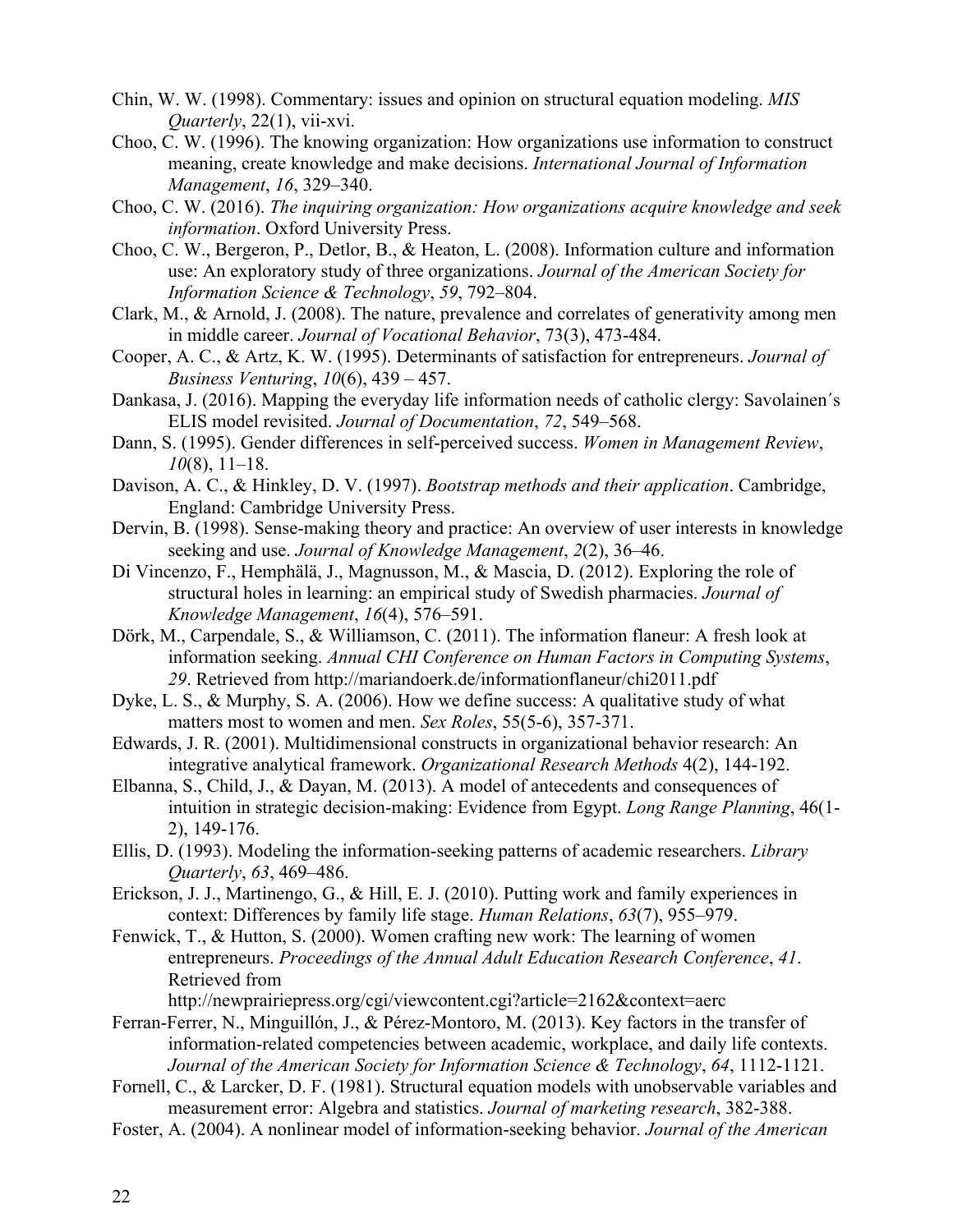*Society for Information Science & Technology*, *55*, 228–237.

- Foster, A. E., & Urquhart, C. (2012). Modelling nonlinear information behaviour: Transferability and progression. *Journal of Documentation*, *68*, 784–805.
- Fuller, S. (2007). *The knowledge book: Key concepts in philosophy, science, and culture*. Stocksfield, England: Acumen. Retrieved from http://site.ebrary.com/id/10455598
- Furnham, A., Trickey, G., & Hyde, G. (2012). Bright aspects to dark side traits: Dark side traits associated with work success. *Personality and Individual Differences*, *52*(8), 908–913.
- Gattiker, U. E., & Larwood, L. (1986). Subjective career success: A study of managers and support personnel. *Journal of business and psychology*, 1(2), 78-94.
- Gerber, P. J. (2002). Navigating the beyond-school years: Employment and success for adults with learning disabilities. *Career Planning and Adult Development Journal,* 18(1), 136- 144.
- Ginman, M. (1988). Information culture and business performance. *IATUL Quarterly*, *2*(2), 93– 106.
- Goodale, P., Clough, P. D., Fernando, S., Ford, N., & Stevenson, M. (2014). Cognitive styles within an exploratory search system for digital libraries. *Journal of Documentation*, *70*, 970–996.
- Greenhaus, J. H., Parasuraman, S., & Wormley, W. M. (1990). Effects of race on organizational experiences, job performance evaluations, and career outcomes. *Academy of Management Journal*, *33*(1), 64-86.
- Gregg, M. (2011). *Work´s intimacy*. Cambridge, England: Polity.
- Hair J. F., Jr., Hult, G. T. M., Ringle, C., & Sarstedt, M. (2016). *A primer on partial least squares structural equation modeling* (PLS-SEM) (2d ed.). Los Angeles, CA: SAGE.
- Hair, J. F., Jr., Black,W. C., Babin, H. J., & Anderson, R. E. (2010). *Multivariate data analysis* (7th ed.). Upper Saddle River, NJ: Prentice Hall.
- Hair, J. F., Jr., Ringle, C. M., & Sarstedt, M. (2011). PLS-SEM: Indeed a silver bullet. *Journal of Marketing Theory and Practice*, *19*(2), 139-152.
- Hall, H., & Widén-Wulff, G. (2008). Social exchange, social capital and information sharing in online environments: Lessons from three case studies. In M.-L. Huotari, & E. Davenport (Eds.) *From information provision to knowledge production: Proceedings of the International Conference for the Celebration of the 20th Anniversary of Information Studies, Faculty of Humanities, University of Oulu, Finland, June 23-25, 2008* (pp. 73– 86). Oulu, Finland: Oulu University Press.
- Harman, H.H. (1976). *Modern factor analysis*. Chicago, IL: University of Chicago Press
- Heinström, J. (2005). Fast surfing, broad scanning and deep diving: The influence of personality and study approach on students' information-seeking behavior. *Journal of Documentation*, *61*, 228–247.
- Heinström, J. (2006a). Broad exploration or precise specificity: Two basic information seeking patterns among students. *Journal of the American Society for Information Science & Technology*, *57*(11), 1440–1450.
- Heinström, J. (2006b). Fast surfing for availability or deep diving into quality: Motivation and information seeking among middle and high school students. *Information Research*, *11*(4). Retrieved from http://www.informationr.net/ir/11-4/paper265.html
- Heinström, J., Huvila, I., Widén, G., & Ahmad, F. (2014, November). *A multi-perspective framework for knowledge sharing research*. Paper presented at the 10th International Conference on Knowledge Management (ICKM), Antalya, Turkey, November 24-26, 2014.
- Henseler, J., Ringle, C. M., & Sinkovics, R. R. (2009). The use of partial least squares path modeling in international marketing. *Advances in International Marketing*, *20*(1), 277-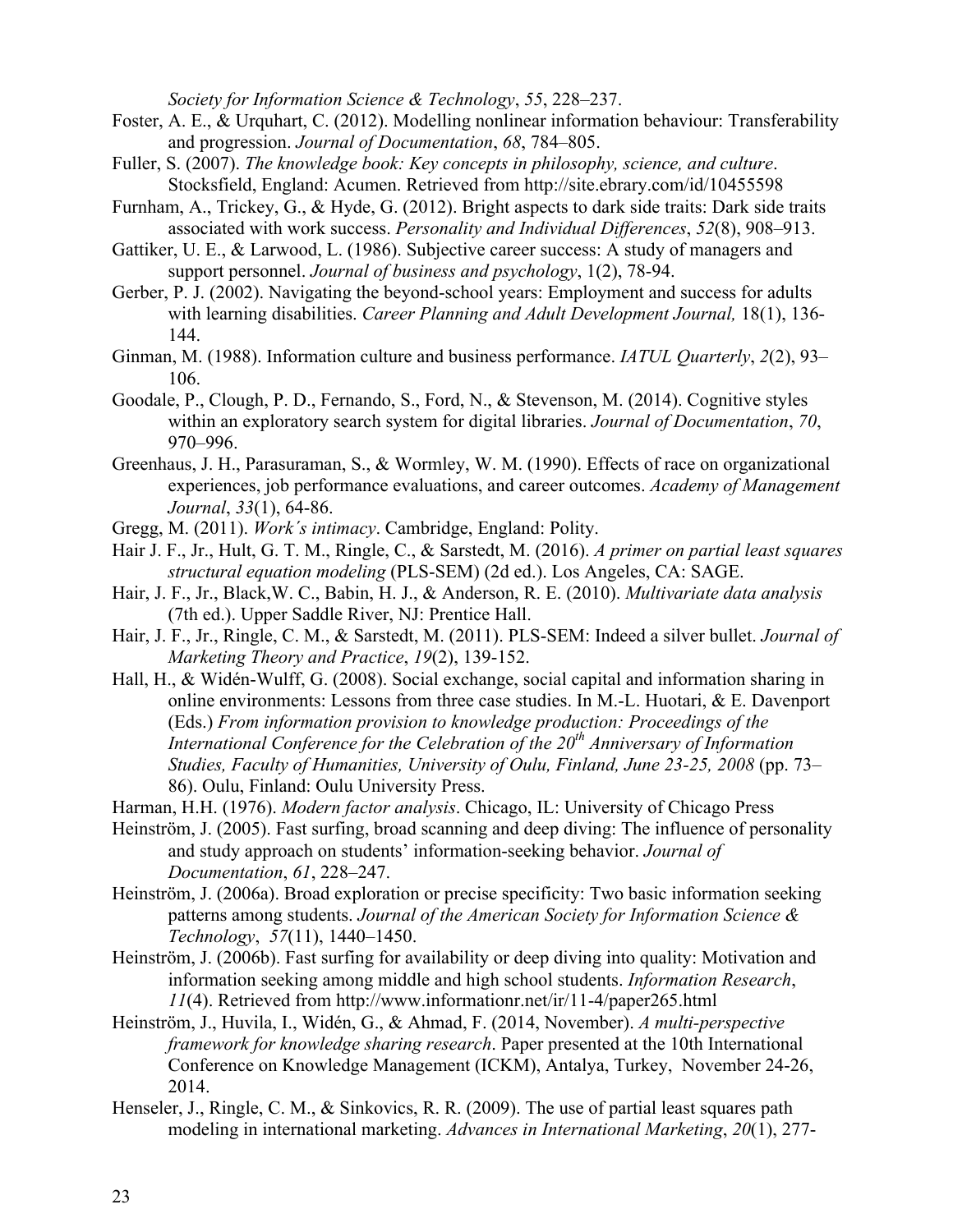319.

- Heslin, P. (2003). Self- and other-referent criteria of career success. *Journal of Career Assessment*, *11*(3), 262–286.
- Heslin, P. (2005). Conceptualizing and evaluating career success. *Journal of Organizational Behavior*, *26*(2), 113–136.
- Hoyle, R. H. (1995). *Structural equation modeling: Concepts, issues, and applications*. Sage.
- Hudson, M., Smart, A., & Bourne, M. (2001). Theory and practice in SME performance measurement systems. *International Journal of Operations and Production Management*, *21*(8), 1096–1115.
- Huotari, M.-L., & Chatman, E. (2001). Using everyday life information seeking to explain organizational behavior. *Library & Information Science Research*, *23*, 351–366.
- Huotari, M.-L., & Wilson, T. D. (2001). Determining organizational information needs: The critical success factors approach. *Information Research*, *6*(3). Retrieved from http://www.informationr.net/ir/6-3/paper108.html
- Huvila, I. (2010). Information sources and perceived success in corporate finance. *Journal of the American Society for Information Science & Technology*, *61*, 2219–2229.
- Huvila, I. (2013a). "Library users come to a library to find books": The structuration of the library as a soft information system. *Journal of Documentation*, *69*, 715–735.
- Huvila, I. (2013b). Meta-games in information work. *Information Research*, *18*(3). Retrieved from http://informationr.net/ir/18-3/colis/paperC01.html
- Huvila, I., Anderson, T. D., Jansen, E. H., McKenzie, P., & Worrall, A. (2017). Boundary objects in information science. *Journal of the Association for Information Science and Technology*, 68(8), 1807-1822.
- Huvila, I., Holmberg, K., Ek, S., & Widén-Wulff, G. (2010). Social capital in Second Life. *Online Information Review*, *34*, 295–316.
- Huvila, I., Lloyd, A., Budd, J. M., Palmer, C., & Toms, E. (2016). Information work in information science research and practice. *Proceedings of the Association for Information Science & Technology Annual Meeting*, *53*. https://doi.org/10.1002/pra2.2016.14505301004
- Jaeger, P. T., & Burnett, G. (2010). *Information worlds: Social context, technology, and information behavior in the age of the Internet*. New York, NY: Routledge.
- Jarvis, C.B., MacKenzie, S.B., & Podsakoff, P.M. (2003).A critical review of construct indicators and measurement model misspecification in marketing and consumer research. *Journal of Consumer Research*, 30(2), 199–218.
- Johnson, J. D. (2003). On contexts of information seeking. *Information Processing & Management*, *39*, 735–760.
- Judge, T. A. (2009). Core self-evaluations and work success. *Current Directions in Psychological Science*, *18*(1), 58–62. Retrieved from http://cdp.sagepub.com/content/18/1/58.abstract
- Judge, T. A., & Hurst, C. (2008). How the rich (and happy) get richer (and happier): Relationship of core self-evaluations to trajectories in attaining work success. *Journal of Applied Psychology*, *93*, 849–863. http://dx.doi.org/10.1037/0021-9010.93.4.849
- Judge, T.A., Heller, D., & Mount, M. (2002). Five-factor model of personality and job satisfaction: A meta-analysis. *Journal of Applied Psychology*, *87*, 530–541.
- Justo, R., De Castro, J. O., Coduras, A., & Cruz, C. (2006). Entrepreneurs´ perceptions of success: Examining differences across gender and family status. *SSRN eLibrary*. Retrieved from http://papers.ssrn.com/sol3/papers.cfm?abstract\_id=1019259
- Kanter, R. M. (1977). *Work and family in the United States: A critical review and agenda for research and policy*. New York, NY: Russell Sage Foundation.
- Karunakaran, A., Reddy, M. C., & Spence, P. R. (2013). Toward a model of collaborative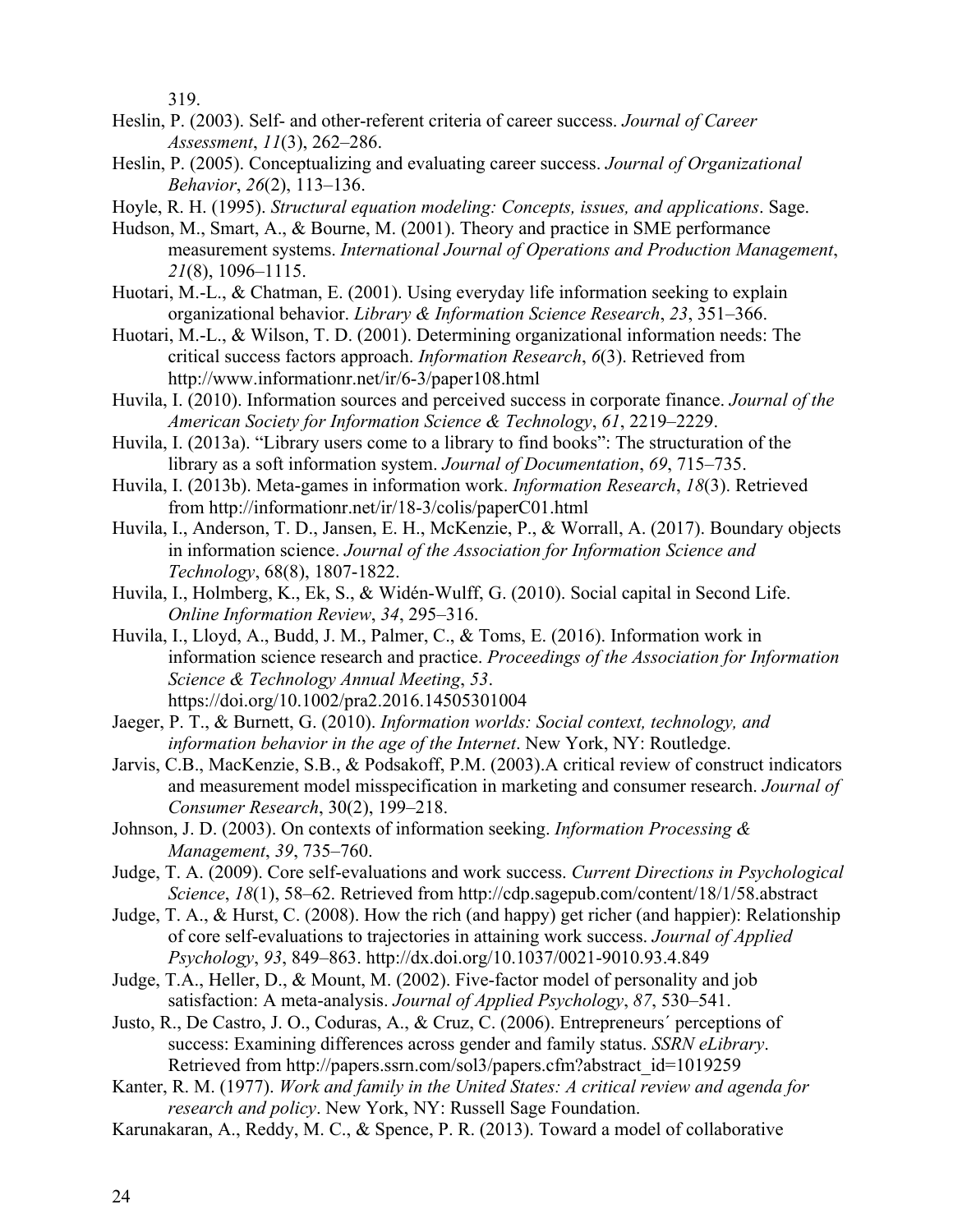information behavior in organizations. *Journal of the American Society for Information Science & Technology*, *64*, 2437–2451.

- Kim, H., & Stoner, M. (2008). Burnout and turnover intention among social workers: Effects of role stress, job autonomy and social support. *Administration in Social Work*, *32*(3), 5-25.
- Kim, K. I., Park, H., & Suzuki, N. (1990). Reward allocations in the United States, Japan, and Korea: A comparison of individualistic and collectivistic cultures. *Academy Of Management Journal*, 33(1), 188-198.
- Klarner, P., Sarstedt, M., Hoeck, M., & Ringle, C. M. (2013). Disentangling the effects of team competences, team adaptability, and client communication on the performance of management consulting teams. *Long Range Planning*, *46*(3), 258-286.
- Krampen, G. (2011). Psychologists research activities and professional information-seeking behaviour: Empirical analyses with reference to the theory of the intellectual and social organization of the sciences. *Journal of Information Science*, *37*, 439–450.
- Kuhlthau, C. C. (1993). Seeking meaning: A process approach to library and information services. Norwood, NJ: Ablex.
- Liu, J. (2017). Toward a unified model of human information behavior: an equilibrium perspective. *Journal of Documentation*, *73*, 666–688.
- Lloyd, A. (2006). Information literacy landscapes: an emerging picture. *Journal of Documentation*, *62*, 570–583.
- Lohmöller, J. B. (2013). *Latent variable path modeling with partial least squares*. Springer Science & Business Media.
- Lowry, P. B., & Gaskin, J. (2014). Partial least squares (PLS) structural equation modeling (SEM) for building and testing behavioral causal theory: When to choose it and how to use it. *IEEE Transactions on Professional Communication*, *57*(2), 123-146.
- MacKenzie, S. B., Podsakoff, P. M., & Jarvis, C. B. (2005). The problem of measurement model misspecification in behavioral and organizational research and some recommended solutions. *Journal of Applied Psychology*, *90*(4), 710.
- Manning, P. (2010). Explaining and developing social capital for knowledge management purposes. *Journal of Knowledge Management*, *14*(1), 83–99.
- Martinez-Canas, R., Saez-Martinez, F. J., & Ruiz-Palomino, P. (2012). Knowledge acquisition's mediation of social capital-firm innovation. *Journal of Knowledge Management*, *16*(1), 61–76.
- Martinko, M. J., Gundlach, M. J., & Douglas, S. C. (2002). Toward an integrative theory of counterproductive workplace behavior: A causal reasoning perspective. *International Journal of Selection and Assessment*, *10*(1&2), 36–50.
- Meho, L. I., & Tibbo, H. R. (2003). Modeling the information-seeking behavior of social scientists: Ellis's study revisited. *Journal of the American Society for Information Science & Technology*, *54*, 570–587.
- Meum, T., & Ellingsen, G. (2011). Standardization in nursing practice: Cross-contextual information sharing. *Proceedings of the European Conference on Information Systems*, *19.* Retrieved from https://aisel.aisnet.org/ecis2011/139/
- Molyneux, L., Vasudevan, K., & Gil de Zúñiga, H. (2015). Gaming social capital: Exploring civic value in multiplayer video games. *Journal of Computer-Mediated Communication Volume 20*(4). https://onlinelibrary.wiley.com/doi/abs/10.1111/jcc4.12123
- Mura, M., Lettieri, E., Radaelli, G., & Spiller, N. (2013). Promoting professionals´ innovative behaviour through knowledge sharing: The moderating role of social capital. *Journal of Knowledge Management*, *17*(4).
- Ng, T. W. H., Eby, L. T., Sorensen, K. L., & Feldman, D. C. (2005). Predictors of objective and subjective career success: A meta-analysis. *Personnel Psychology*, *58*(2), 367–408.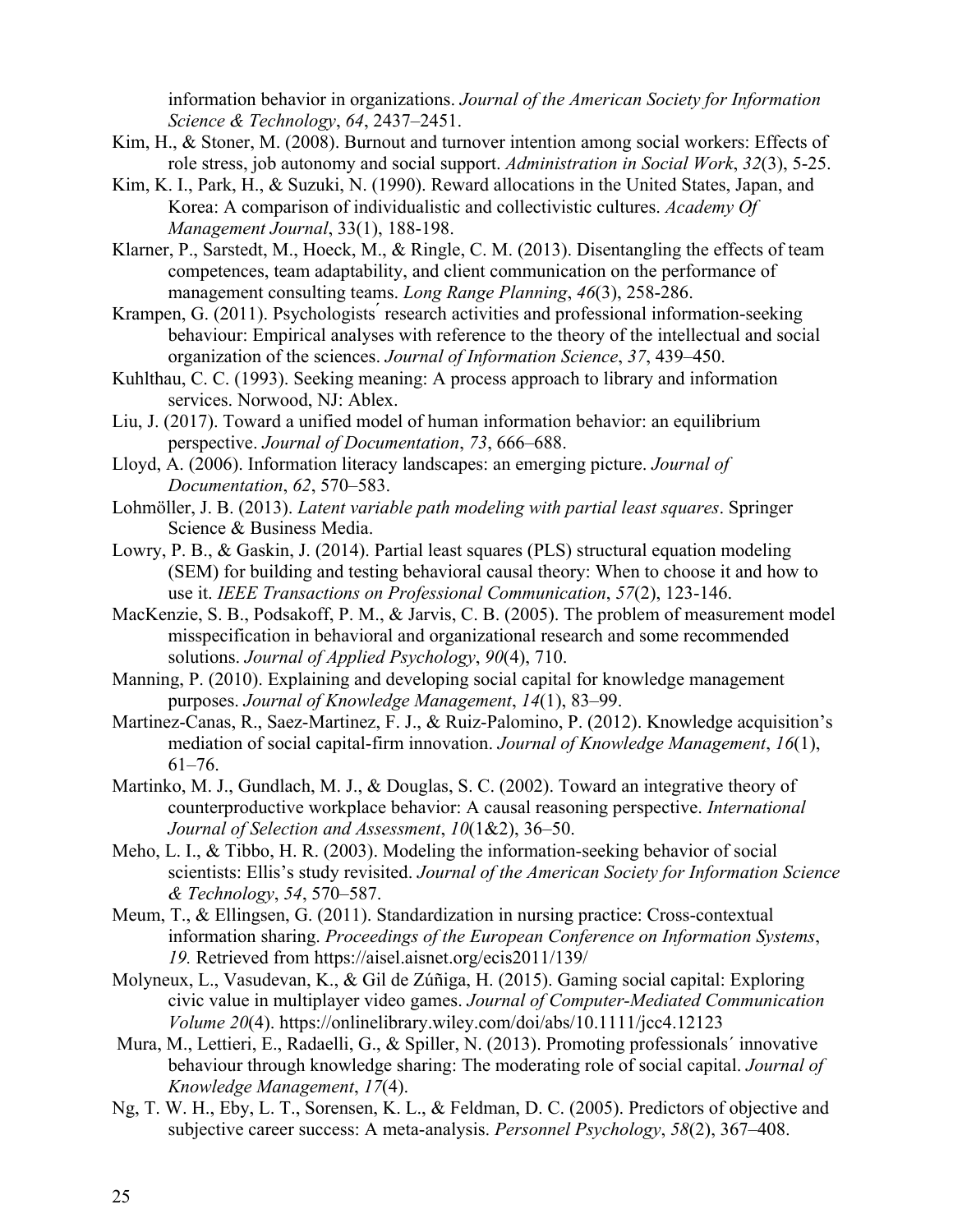- Ng, T. W.H., & Feldman, D. C. (2014). Subjective career success: A meta-analytic review. *Journal of Vocational Behavior*, *85*(2), 169-179.
- O´Connor, B., Copeland, H., & Kearns, J. L. (2003). *Hunting and gathering on the information savanna*. Lanham, MD: Scarecrow Press.
- O'Brien, H. L., Dickinson, R., & Askin, N. (2017). A scoping review of individual differences in information seeking behavior and retrieval research between 2000 and 2015. *Library & Information Science Research*, *39*, 244–254.
- Orser, B., & Dyke, L. (2005). Gender differences in perceived success among business owners and corporate managers. *Proceedings of the Annual International Council for Small Business World Conference*, *50*. Retrieved from https://icsb.org/wpcontent/uploads/2017/07/iscb2005.pdf.
- Parker, B., & Chusmir, L. H. (1992). A comparison of men and women managers' and nonmanagers' perceptions of success. *Human Resource Development Quarterly*, *3*(1), 73– 84.
- Peluchette, J. V., & Jeanquart, S. (2000). Professionals' use of different mentor sources at various career stages: implications for career success. *Journal of Social Psychology*, *140*, 549– 564.
- Petter, S., Straub, D., & Rai, A. (2007). Specifying formative constructs in information systems research. *MIS Quarterly*, 31(1), 623–656.
- Pierce, J. L., & Gardner, D. G. (2004). Self-esteem within the work and organizational context: A review of the organization-based self-esteem literature. *Journal of Management*, *30*, 591- 622.
- Pirolli, P., & Card, S. (1999). Information foraging. *Psychological Review*, *106*, 643-675.
- Podsakoff, N.P., & Organ, D.W., 1986. Self-reports in organizational research: problems and prospects. *Journal of Management* 12, 531-544.
- Porac, J. F., Nottenburg, G., & Eggert, J. (1981). On extending Weiner's attributional model to organizational contexts. *Journal of Applied Psychology*, *66*(1), 124–126.
- Reddy, M. C., & Jansen, B. J. (2008). A model for understanding collaborative information behavior in context: A study of two healthcare teams. *Information Processing & Management*, *44*, 256–273.
- Reijonen, H., & Komppula, R. (2007). Perception of success and its effect on small firm performance. *Journal of Small Business and Enterprise Development*, *14*, 689-701.
- Rhee, H. L. (2012). Modelling historians' information-seeking behaviour with an interdisciplinary and comparative approach. *Information Research*, (4), 17. Retrieved from http://www.informationr.net/ir/17-4/paper544.html
- Robson, A., & Robinson, L. (2013). Building on models of information behaviour: Linking information seeking and communication. *Journal of Documentation*, *69*, 169–193.
- Saracevic, T. (2016). *The notion of relevance in information science: Everybody knows what relevance is. But, what is it really?*. Santa Barbara, CA: Morgan & Claypool.
- Savolainen, R. (1995). Everyday life information seeking: Approaching information seeking in the context of ̈way of life ̈. *Library and Information Science Research*, *17*, 259–94.
- Schuler, R. S., & Rogocsky, N. (1998). Understanding compensation practice variations across firms: The impact of national culture. *Journal Of International Business Studies*, 29(1), 159-177.
- Simard, C., & Rice, R. E. (2006). Managerial information behaviour: Relationships among total quality management orientation, information use environments, and managerial roles. *Total Quality Management & Business Excellence*, *17*(1), 79–95.
- Spink, A. (2010). *Information behavior: An evolutionary instinct*. New York, NY: Springer.
- Sturges, J. (1999). What it means to succeed: Personal conceptions of career success held by